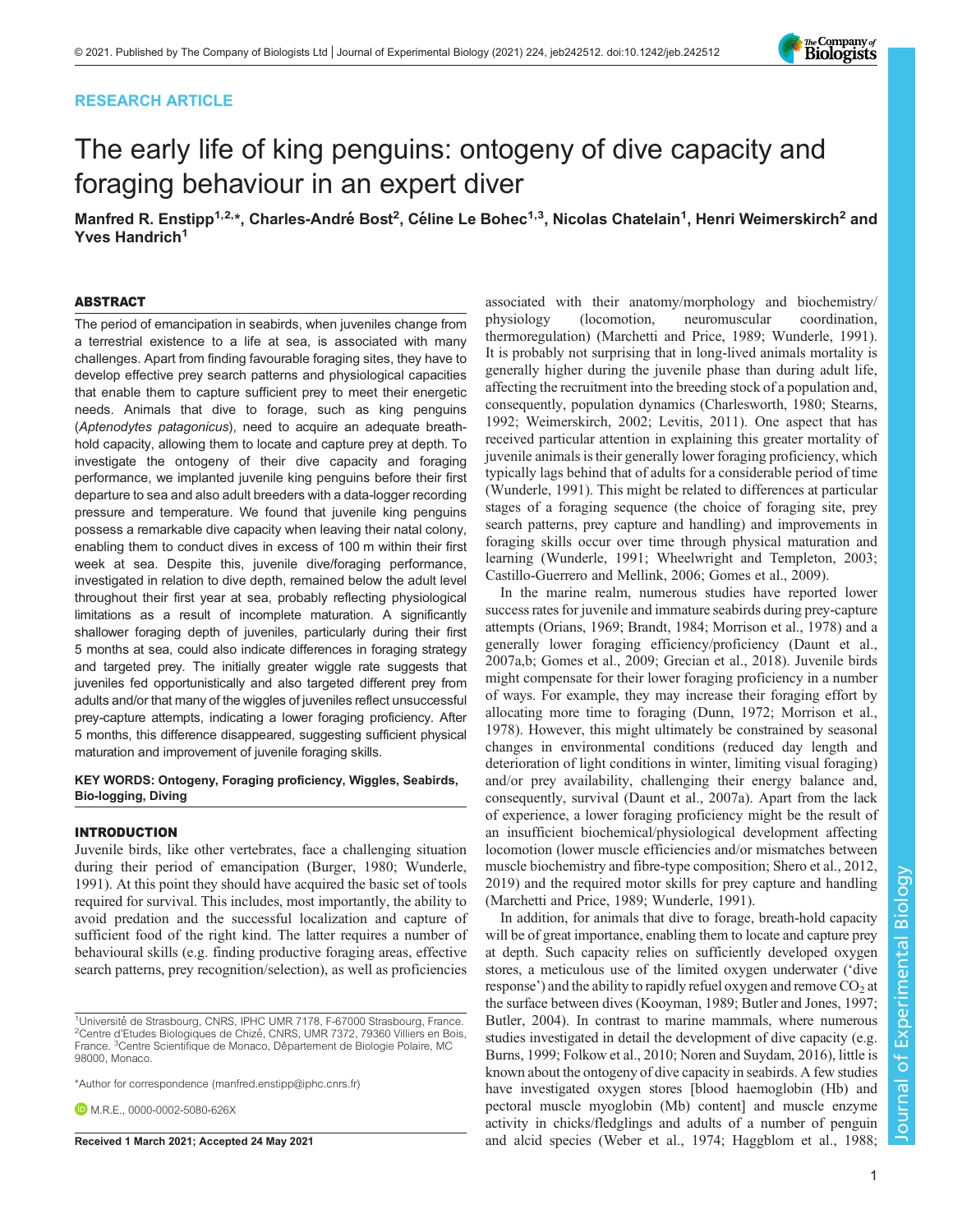[Williams, 1992](#page-14-0); [Ponganis et al., 1999, 2010\)](#page-14-0). These studies found considerably lower Mb levels in chicks/fledglings, while Hb levels and muscle enzyme activity approached those of adults and suggested that Mb might be a critical determinant of juvenile dive capacity. Only one of the above groups also looked into the actual dive behaviour of birds upon fledging. [Ponganis and colleagues](#page-14-0) [\(1999](#page-14-0), [2010](#page-14-0)) found that juvenile emperor penguins (Aptenodytes *forsteri*), which possess ~30% of the Mb concentration and ~60% of the body mass of adults at the time of fledging, conduct shallower and shorter dives during their first 2.5 months at sea than adults during foraging trips. Similar dive patterns were observed during post-natal dispersal of juvenile emperor penguins from a different colony [\(Thiebot et al., 2013](#page-14-0); [Labrousse et al., 2019\)](#page-14-0). Hence, a fully developed and sufficiently large muscle  $O<sub>2</sub>$  store appears to be of great importance for these birds to facilitate their extreme dive performance [\(Ponganis et al., 1999, 2010](#page-14-0)).

King penguins (Aptenodytes patagonicus Miller) are the second largest penguin species and, in the avian world, their dive performance is surpassed only by the larger emperor penguins [\(Pütz et al., 1998](#page-14-0); [Pütz and Cherel, 2005](#page-14-0); [Wienecke et al., 2007\)](#page-14-0). Recently, studies have investigated behavioural and physiological aspects of king penguins during their early life at sea [\(Orgeret et al.,](#page-14-0) [2016](#page-14-0), [2019;](#page-14-0) [Enstipp et al., 2017, 2019\)](#page-13-0). These birds spend the first year of their life at their natal colony and, upon completion of their first moult into waterproof plumage, enter the sea during the austral spring. During the following 1–3 years, they roam over a large oceanic area [\(Orgeret et al., 2016, 2019\)](#page-14-0), only returning to land for their annual moult ([Enstipp et al., 2019](#page-13-0)). Unfortunately, no information concerning their physiological status at the time of fledging is available (e.g. oxygen stores in blood and muscle). Given their considerably longer developmental period on land ([Bost](#page-13-0) [et al., 2013; Kooyman et al., 1996\)](#page-13-0), one might expect that the physical/physiological maturation (especially dive capacity) of juvenile king penguins is further advanced than is the case for juvenile emperor penguins. Besides dive capacity, detailed behavioural patterns of juvenile king penguins during their initial phase at sea are unknown (depth utilization, temporal organization of foraging). Previous studies investigated the dive behaviour and movement patterns of juvenile king penguins by deploying satellite relayed loggers that provided summary data for dive behaviour and location [\(Orgeret et al., 2016, 2019\)](#page-14-0). This led to the suggestion that the development of dive capacity is crucial for the survival of juvenile king penguins ([Orgeret et al., 2016\)](#page-14-0). However, a more detailed analysis of dive capacity development, notably investigating the important effect of depth on various parameters, was not possible with the acquired summary data. Investigating the foraging patterns and, especially, direct predator–prey interactions in deep-diving animals that forage far away from land remains a technical challenge, despite the fast developments in biologging technology [\(Wilmers et al., 2015;](#page-14-0) [Andrews and Enstipp, 2016](#page-13-0); [Forin-Wiart et al., 2019; Fahlman et al., 2021\)](#page-13-0). While general foraging patterns can be assessed from pressure recordings (dive profiles), there are no practical methods to reliably document the outcome of predator–prey interactions. Consequently, proxy variables, such as rapid changes in dive profile (i.e. wiggles) have been used as indicators of prey encounters in diving animals, including king penguins ([Bost et al., 2007](#page-13-0); [Hanuise et al., 2010\)](#page-13-0).

The purpose of this study was to investigate the ontogeny of physiological capacity and dive/foraging behaviour in juvenile king penguins during their first year at sea and to contrast these parameters with those of adult breeders. In particular: (1) we studied how indices of dive capacity differ between juvenile and adult

penguins and how they develop in juveniles; (2) we explored how foraging behaviour and effort of both juveniles and adults change with season; (3) we investigated presumed differences in foraging proficiency between juvenile and adult birds; and (4) we studied the ontogeny of the spatial (depth utilization) and temporal organization of foraging behaviour in juvenile king penguins.

## MATERIALS AND METHODS

#### Bird capture, logger implantation and recapture

Our study was conducted at the king penguin colony of 'Baie du Marin' on Possession Island, Crozet Archipelago, in the Southern Indian Ocean (46°25′34″S, 51°51′36″E). All procedures concerning bird capture, logger implantation, recovery from surgery, bird release and recapture were detailed in previous papers [\(Enstipp et al., 2017,](#page-13-0) [2019\)](#page-13-0). In brief, we implanted 30 juvenile king penguins of both sexes (∼1 year old; November/December 2013) and 8 adult males (>3 years old; December 2014) with a data logger (LUL, MIBE, IPHC, Strasbourg, France) that recorded pressure and temperature. The logger was positioned on the right flank of a bird and placed within the subcutaneous fat layer (see fig. 1 in [Enstipp et al., 2017\)](#page-13-0). At the time of implantation, juveniles were at the end of their first moult and nearly ready to leave the colony for the first time and disperse at sea, while adults were incubating eggs. All birds also received a passive transponder tag that allowed detection upon return to the colony. Following extended periods at sea, 19 immature birds and 6 adult birds were successfully recaptured and underwent surgery for logger removal.

All experimental procedures were approved by the French ethics committee (APAFIS, permit no. 02015041411414001) and the French Polar Environmental Committee ( permit nos 2013-76, 2014-121, 2015-145; TAAF) and conducted in accordance with its guidelines.

## Data analysis

## Logger data and analysis

Of the 19 loggers retrieved from immature birds, 14 loggers recorded data for periods ranging between 2 weeks and 2.5 years before battery failure. Loggers from 6 adult birds were retrieved and recorded data over periods that ranged from 3 weeks to 10 months [\(Table 1\)](#page-2-0). All juvenile birds conducted extended trips at sea before returning to their natal colony [\(Table 1\)](#page-2-0). In the current analysis, we focused on the first year spent at sea ('juvenile stage'), which starts with the departure from the colony and ends with the beginning of their second moult, which started on average 380.8±7.7 days after departure (mean±s.e.m. from 6 juveniles). Adult birds conducted multiple foraging trips that started during the incubation period, continued throughout the winter (June–September) and extended into the following spring (September–December; [Table 1](#page-2-0)). All but one adult bird, from which loggers were retrieved, failed their breeding attempt during the autumn, when chicks disappeared from the créche.

All data were analysed using custom-written programs in Matlab (version R2015b; MathWorks, Natick, MA, USA; for details, see [Enstipp et al., 2017, 2019\)](#page-13-0). After a zero offset correction of depth data, various dive parameters were extracted for all dives >1 m, using a custom-written Matlab program that classified dive behaviour as described in detail in [Halsey et al. \(2007\).](#page-13-0) In the current analysis, we included data from 8 juvenile and 6 adult birds [\(Table 1](#page-2-0)) that had been fitted with the same logger coating ('oil and wax'; see [Enstipp et al., 2019\)](#page-13-0). Sampling intervals for pressure and temperature recordings were originally set to 5 s for juveniles and 4 s for adults. To avoid any potential bias resulting from sampling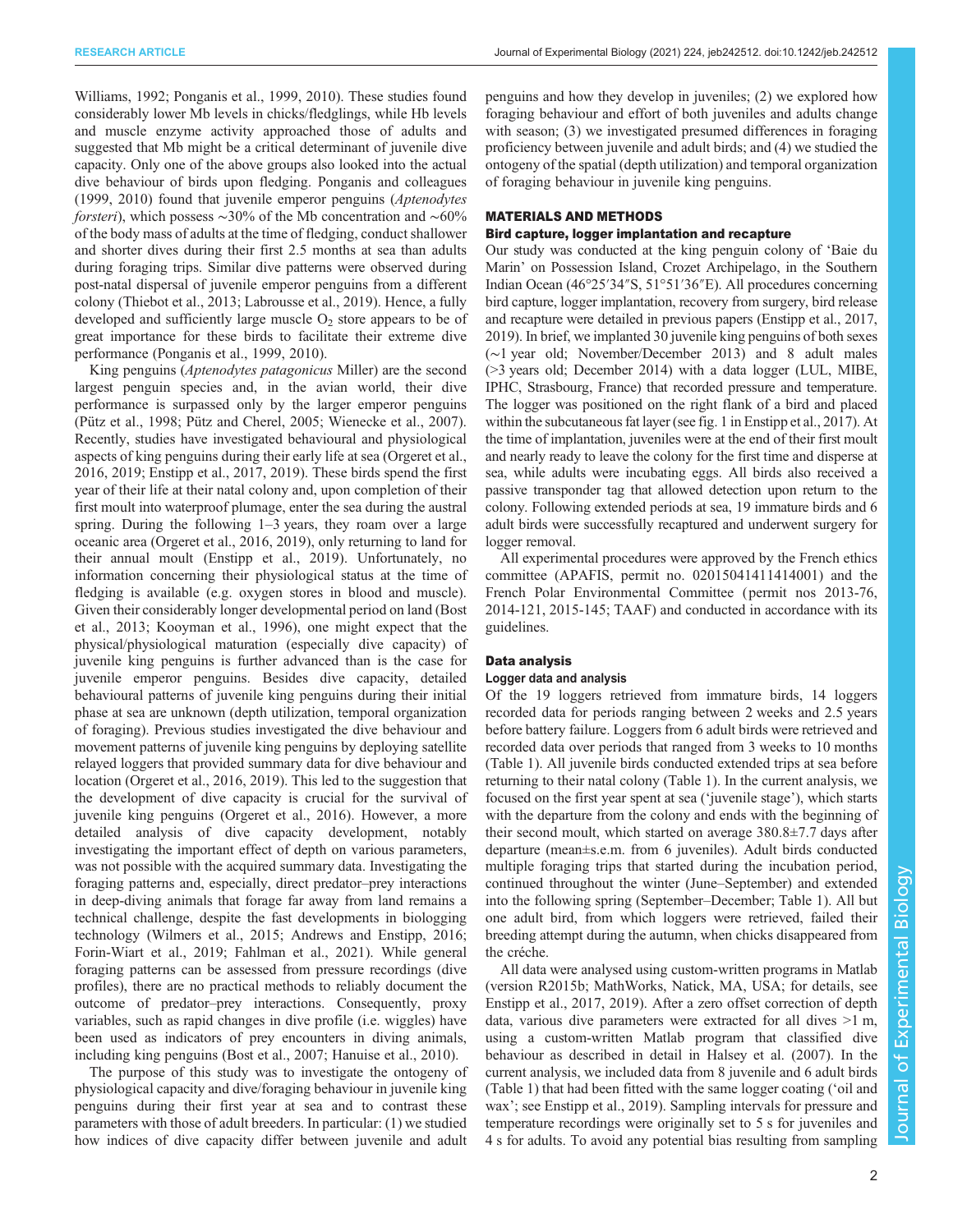#### <span id="page-2-0"></span>Table 1. Summary of logger deployments (oil and wax-coated loggers only)

|                  |                  | Start trip 1     | End trip 1        |                        | Time at sea recorded | No. of trips recorded |
|------------------|------------------|------------------|-------------------|------------------------|----------------------|-----------------------|
| <b>Bird</b>      | $M_{\rm b}$ (kg) | (dd/mm/yyyy)     | (dd/mm/yyyy)      | Duration trip 1 (days) | (year 1) (days)      | (year 1)              |
| <b>Juveniles</b> |                  |                  |                   |                        |                      |                       |
| LuL04            | 9.8              | 08/12/2013       | 06/11/2014        | 330.9                  | 380.9                | $\overline{2}$        |
| LuL05            | 12.3             | 08/12/2013       |                   |                        | 194.5                |                       |
| LuL11            | 8.6              | 08/12/2013       | 06/12/2014        | 363.5                  | 391.8                | $\overline{2}$        |
| LuL18            | 11.5             | 18/12/2013       |                   |                        | 10.5                 |                       |
| LuL22            | 10.2             | 05/01/2014       |                   |                        | 89.2                 |                       |
| LuL23            | 10.8             | 06/01/2014       |                   |                        | 255.5                |                       |
| LuL25            | 11.1             | 04/01/2014       |                   |                        | 35.8                 |                       |
| LuL29            | 11.3             | 07/01/2014       | 03/11/2014        | 300.1                  | 340.5                | $\overline{2}$        |
| Mean             | $10.7 \pm 0.4$   | 23/12/2013       | 15/11/2014        | 331.5±18.3             | 212.3±54.5           | $2.0 + 0.0$           |
|                  |                  | $(\pm 5.1$ days) | $(\pm 10.7$ days) |                        |                      |                       |
| Adults           |                  |                  |                   |                        |                      |                       |
| LuL31            | 9.7              | 29/12/2014       | 14/01/2015        | 16.7                   | 173.5                | 13                    |
| LuL32            | 9.7              | 31/12/2014       | 18/01/2015        | 18.8                   | 72.4                 | 5                     |
| LuL33            | 10.1             | 01/01/2015       | 13/01/2015        | 12.3                   | 23.7                 | $\overline{2}$        |
| LuL34            | 10.2             | 09/01/2015       | 21/01/2015        | 12.4                   | 12.4                 |                       |
| LuL36            |                  | 03/01/2015       | 16/01/2015        | 13.2                   | 139.6                |                       |
| LuL37            | 11.7             | 05/01/2015       | 12/01/2015        | 7.5                    | 257.9                | 17                    |
| Mean             | $10.3 \pm 0.4$   | 02/01/2015       | 16/01/2015        | $13.5 \pm 1.8$         | 113.3±42.5           | $7.5 \pm 2.6$         |
|                  |                  | $(\pm 1.8$ days) | $(\pm 1.5$ days)  |                        |                      |                       |

'Mean' indicates grand means±s.e.m. 'Duration trip 1' for juvenile birds refers to their first trip upon moult completion, when they leave their natal colony for the first time in their life and stay at sea until the following moult cycle (their second trip being their pre-moult trip, undertaken in preparation for the moult fast ashore); only complete trips are indicated. For adults, the first trip recorded occurred during the incubation period.

interval differences between both groups, all adult data were resampled at 5 s intervals during initial data processing using a linear interpolation function in Matlab ('interp1'; [Wilson et al.,](#page-14-0) [1995](#page-14-0)).

#### Ontogeny of dive/foraging performance and effort

We investigated a number of parameters concerning both dive/ foraging performance and effort throughout the first year of juveniles at sea and during the corresponding period in adult breeders. Performance parameters (e.g. dive and post-dive surface interval duration; [Fig. 1](#page-3-0)), especially when investigated in relation to dive depth, may be indicative of physiological capacity. By contrast, effort parameters (e.g. daily foraging time, dive effort) indicate 'how hard a bird worked', such as how much daily time it allocated to foraging.

We investigated dive/foraging parameters in three ways. (1) To investigate the effect of dive depth on performance parameters, we sorted all deep dives  $(\geq 50 \text{ m})$  into 10 m depth bins, according to the maximum depth reached during a dive. Throughout our study, dive depth refers to the maximum depth reached during a dive, unless specified differently. The 50 m depth threshold has been used in previous investigations ([Ropert-Coudert et al., 2000;](#page-14-0) [Charrassin](#page-13-0) [et al., 2002](#page-13-0); [Halsey et al., 2007](#page-13-0)), as most foraging of adult king penguins seems to occur during dives exceeding this depth [\(Pütz](#page-14-0) [et al., 1998\)](#page-14-0). Hence, in our study we distinguished between shallow dives (<50 m), most likely associated with travelling, and deep ('foraging') dives  $(\geq 50 \text{ m})$ . We only considered depth bins for which sufficient data for both juveniles and adults were available, effectively truncating the depth range at 250 m because only adult birds conducted a sufficient number of deeper dives. We then investigated how performance parameters changed with dive depth and contrasted juvenile and adult birds ([Fig. 1](#page-3-0)). (2) The same analysis was conducted to investigate longitudinal changes in performance parameters of juveniles, in relation to dive depth, during their initial period at sea. Here, we contrasted juvenile performance parameters during their first and fourth month at sea [\(Fig. 2\)](#page-4-0). As body mass at departure varied between juveniles (Table 1), potentially indicating differences in physical maturation, we also tested whether initial body mass affected any of the investigated performance parameters during the first month at sea. (3) To study the ontogeny of dive/foraging performance and effort, and potential seasonal changes, we computed the weekly grand means±s.e.m. (based on the daily means of individual birds) of various parameters (e.g. dive depth and duration; [Fig. 3](#page-5-0)), contrasting juvenile penguins with adult breeders. For one parameter (dive efficiency), this was done according to dive depth (50 m bins), to take into account the strong effect of depth on dive efficiency [\(Fig. 4](#page-6-0)). We also computed the 95th percentile for all performance parameters of juveniles as a proxy for physiological limitation [\(Bennett et al., 2001, 2010](#page-13-0)). All data from juveniles and adults were sorted according to the cumulative time spent at sea (from week 1 to week 48). The mean departure date of juveniles was 25 December 2013 (±5.1 days) with a maximum difference of ∼4 weeks between birds (Table 1). The mean departure date for adults was 2 January 2015 (±1.8 days), with a maximum range of ∼1.5 weeks (Table 1). The time spent at sea was assigned to particular seasons of the annual cycle, starting with 'week 1' during the austral summer in mid-December. Hence, the maximum individual deviation from this temporal alignment was ∼3 weeks.

In the definition of dive/foraging performance and effort parameters, we followed the classification system for seabird diving behaviour given in [Halsey et al. \(2007\)](#page-13-0). The following parameters were computed as an index of dive/foraging performance of birds in relation to dive depth: dive duration, postdive surface interval (PDSI), bottom duration, dive efficiency and number of wiggles per dive. Dive duration is the period spent submerged during a dive. PDSI is the total time spent at the surface between two foraging dives  $(\geq 50 \text{ m})$  and excludes periods spent submerged during shallow dives  $(<50 \text{ m})$ , which occasionally occurred between foraging dives. In our analysis, we only included dives conducted within a foraging bout, excluding isolated deep dives (with a PDSI duration exceeding 15 min; [Halsey et al., 2007\)](#page-13-0).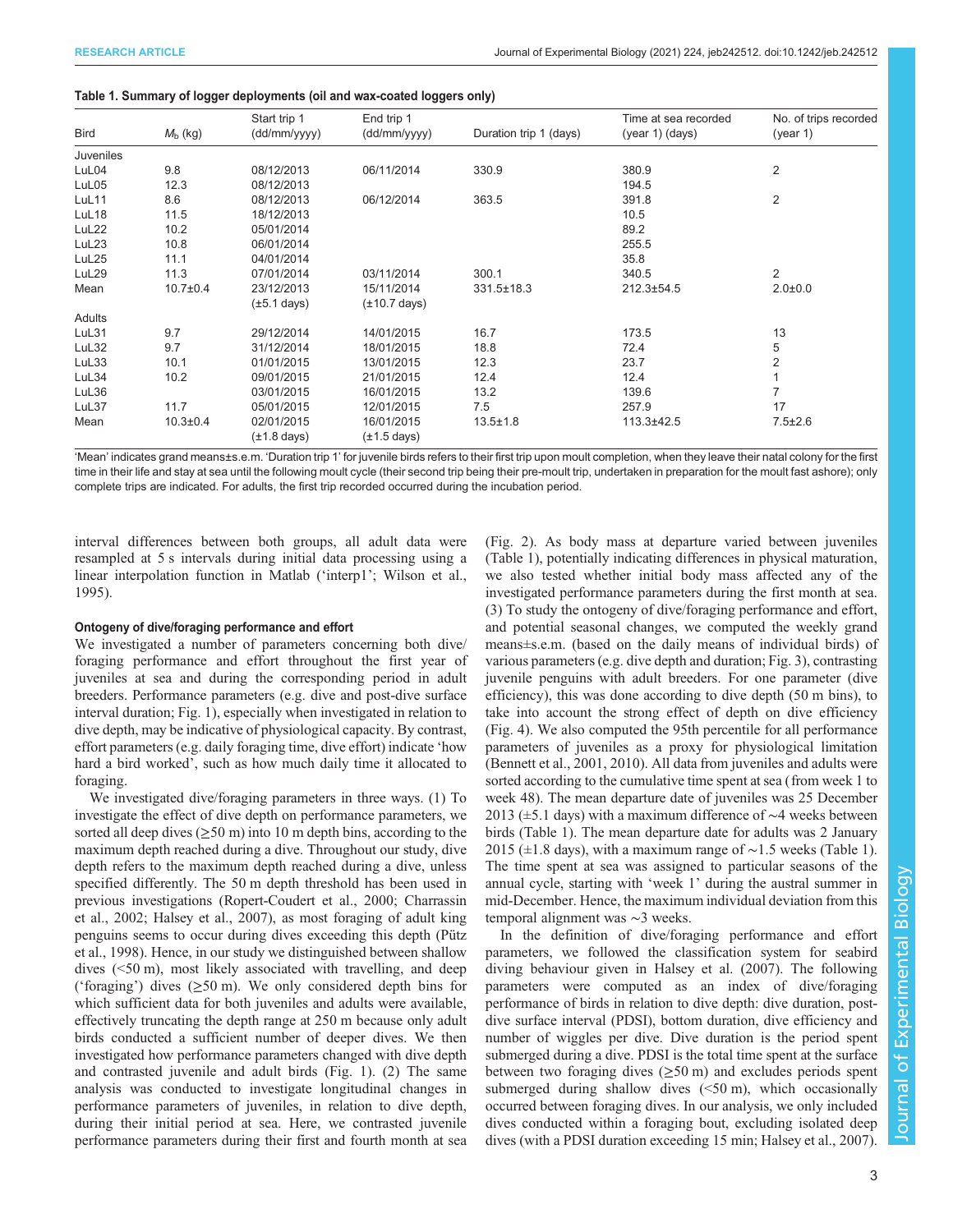<span id="page-3-0"></span>

Fig. 1. Effect of depth on the dive performance of juvenile and adult king penguins. (A) Dive (circles, top) and post-dive surface interval (PDSI; triangles, bottom) duration, (B) bottom duration, (C) dive efficiency (bottom duration/dive cycle duration) and (D) number of wiggles per foraging dive of adult (blue) and juvenile (red) king penguins versus dive depth. Values are grand means±s.e.m. (10 m depth bins; all dives ≥50 m). For adults N=4–6 birds, n=43,556 dives and for juveniles  $N=4-8$  birds,  $n=106,586$  dives.

Typically, during a dive, steps and wiggles are detectable as specific changes in the dive profile and are used to define further parameters [\(Halsey et al., 2007\)](#page-13-0). Accordingly, bottom duration was defined as the time between the first and last wiggle or step of a dive occurring at a depth deeper than 75% of maximum dive depth. Dive efficiency represents the fraction of a dive cycle spent in the bottom phase (bottom duration/dive cycle duration; [Ydenberg and Clark, 1989](#page-14-0); [Charrassin et al., 2002](#page-13-0)). We also considered the number of wiggles per dive as a relative index of prey encounter/pursuit events ([Wilson](#page-14-0) [and Wilson, 1995; Simeone and Wilson, 2003](#page-14-0); [Bost et al., 2007](#page-13-0); [Hanuise et al., 2010\)](#page-13-0). Three performance parameters (dive depth, dive duration, dive efficiency) were computed throughout the year to investigate the ontogeny of dive/foraging parameters [\(Figs 3](#page-5-0)A,B and [4\)](#page-6-0). The ontogeny of dive/foraging effort of birds was studied using two parameters: daily foraging time and dive effort. Daily foraging time represents the sum of the cumulative time per day that a bird spent underwater in dives  $\geq 50$  m and the recovery time spent at the surface between these dives. The last dive of a foraging bout and the occasional isolated deep dives were excluded. Dive effort was calculated as the product of the total time spent submerged per day (dive depth >1 m) and mean depth during submergence (here: mean of all depth values during submergence) and integrates both temporal and spatial (depth) aspects of diving/foraging.

## Indices of foraging proficiency and foraging strategies of juvenile and adult king penguins

We used the number of wiggles detected during dives as an index of foraging proficiency. There are a number of caveats associated with this index and they will be discussed in detail below. Nevertheless, most researchers seem to agree that wiggles in the dive profile represent prey-encounter events ([Bost et al., 2007](#page-13-0); [Hanuise et al.,](#page-13-0) [2010\)](#page-13-0), while the outcome of these events remains unknown. Despite this, investigating the number of wiggles detected during the dives of juveniles and adults and potential differences over time might provide us with insights concerning the efficacy of their search patterns and/or prey pursuits. A similar number of wiggles per time spent underwater (wiggle rate) in juveniles and adults presumably indicates a similar capacity to detect prey, while the capacity to capture and ingest prey might still differ between these groups. Hence, we investigated foraging proficiency in juveniles and adults (1) by plotting the daily number of wiggles against the associated time spent submerged in foraging dives, to explore the general relationship, and (2) by computing the weekly grand means of various parameters related to the number of wiggles during foraging dives (longitudinal investigation): 'dive rate' (number of foraging dives per hour submerged), 'bottom fraction' (bottom duration per hour submerged), 'wiggle rate' (number of wiggles per hour bottom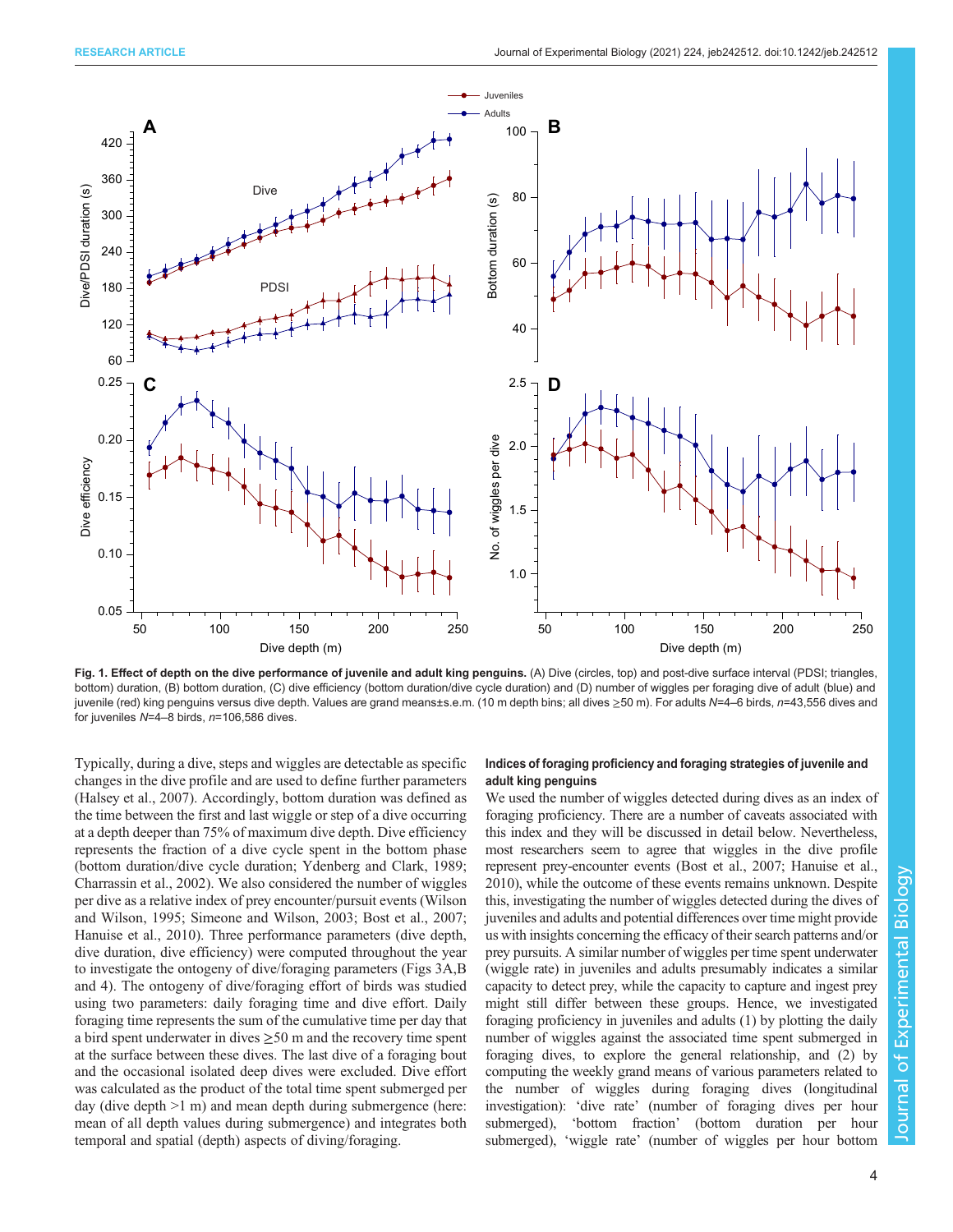<span id="page-4-0"></span>

Fig. 2. Longitudinal changes in performance parameters of juveniles in relation to depth. (A) Dive (circles, top) and PDSI (triangles, bottom) duration, (B) bottom duration, (C) dive efficiency and (D) number of wiggles per foraging dive of juvenile king penguins during their first month at sea (red) and 3 months later (black) versus dive depth. Values are grand means±s.e.m. (10 m depth bins; all dives ≥50 m). For month 1 (austral summer) N=2–8 birds, n=15,047 dives and for month 4 (austral autumn) N=4–5 birds, n=9960 dives.

duration), and the relative distribution of wiggles across 50 m depth bins. Furthermore, we investigated the spatial (depth utilization) and temporal (diurnal/nocturnal) foraging patterns of juvenile and adult king penguins.

#### Depth utilization in juvenile king penguins

To investigate how juvenile king penguins utilized the water column when leaving their natal colony and to assess potential changes over time, we computed daily plots of dive depth against time of day for all individuals for their first month at sea. The same analysis was conducted with the dive records from adult breeders.

#### Temporal foraging patterns: evidence for nocturnal foraging?

Investigation of whether juvenile birds engage in nocturnal foraging activity requires the identification of night periods. As we did not record the geographical position of birds and because juvenile king penguins roam over large oceanic areas during their first year at sea [\(Orgeret et al., 2016](#page-14-0), [2019](#page-14-0)), moving between time zones, the exact start and end of night periods, as experienced by the birds, were unknown. Accordingly, we used changes in bird diving behaviour to estimate the approximate night periods. Birds typically discontinue deep-diving activity when light levels become insufficient in the evening until the following morning. Furthermore, they also show a systematic increase in dive depth near dawn and a

systematic decrease near dusk ([Pütz et al., 1998\)](#page-14-0). Hence, we calculated the duration of daily 'rest' periods between the end of deep-diving activity in the evening and the start of deep-diving activity the following morning and plotted these over the entire period investigated. These plots typically showed a regular pattern that changed according to season (i.e. the rest/night period increased from summer to winter and decreased from winter to summer). The dive records of outliers (i.e. days that showed a shorter 'rest' period than typical for the period in question) were visually inspected for evidence of nocturnal foraging (dives  $\geq$  50 m). The same analysis was conducted with the dive records from adult breeders.

## Statistical analysis

All statistical analyses were conducted in JMP (version Pro 11.2.0, SAS Institute Inc., Cary, NC, USA). Linear mixed-effects model analysis (LME) with restricted maximum likelihood (REML) estimation was used to test for differences of performance parameters (dive duration, PDSI, bottom duration, dive efficiency, number of wiggles per dive) in relation to dive depth between juveniles and adults and between month 1 and month 4 for juveniles. Depth and status ( juveniles versus adults or month 1 versus month 4) were included as fixed effects, while bird ID was included as a random effect to account for repeated measures. Where appropriate, interaction terms were included in the respective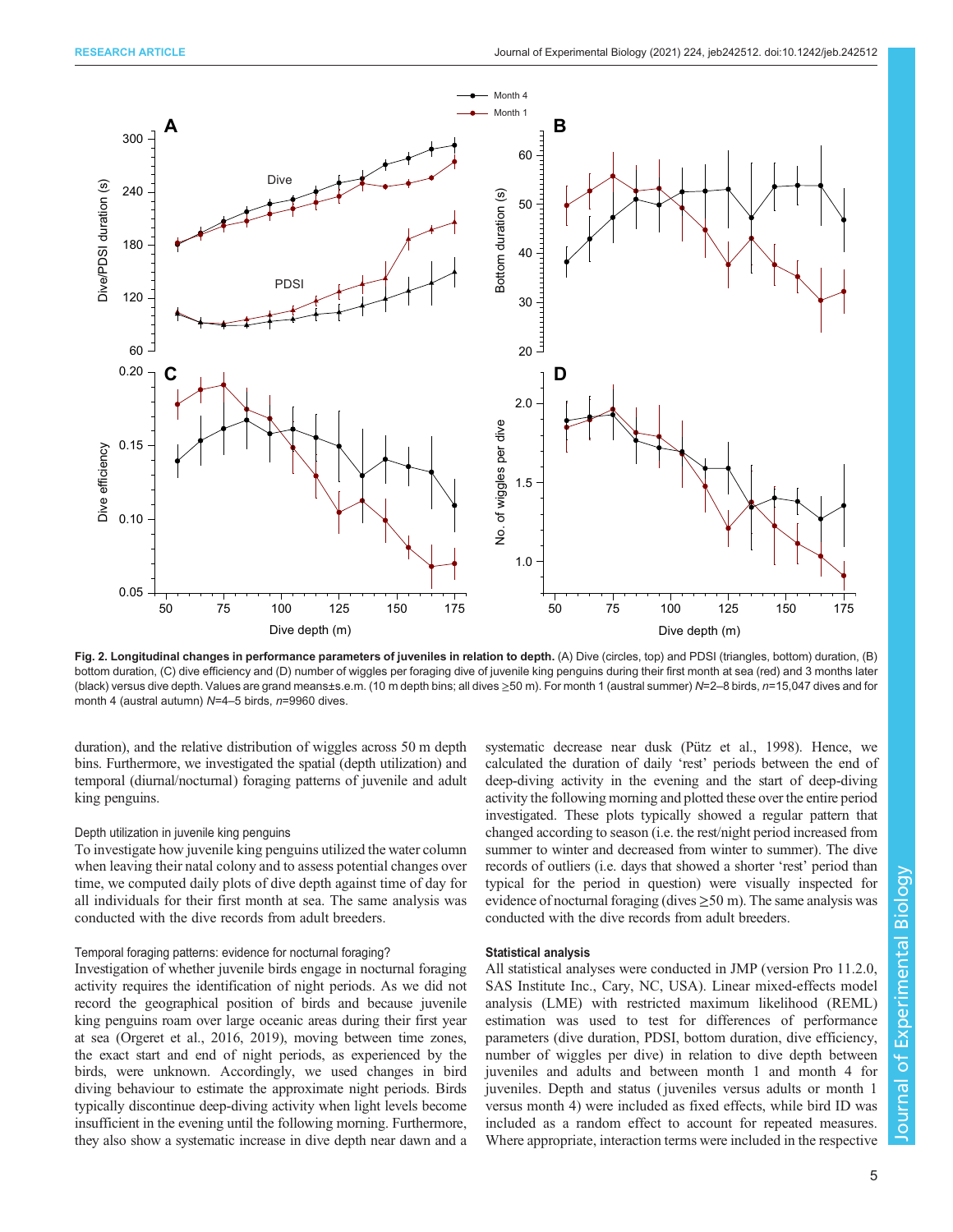<span id="page-5-0"></span>

Fig. 3. Longitudinal/seasonal changes in dive/foraging behaviour and effort. (A) Development of dive depth, (B) dive duration, (C) daily foraging time and (D) dive effort [time (h) submerged per day×mean depth (m) during submergence] in dives of adult (blue) and juvenile (red) king penguins (weekly grand means±s.e.m.). In A–C, only foraging dives (>50 m) are included (for adults N=1–6 birds, n=46,211 dives; for juveniles N=2–8 birds, n=108,751 dives), while D includes all dives >1 m ( $n=134,611$  and 306,997 dives for adults and juveniles, respectively).

model and removed if not significant. Similarly, differences in the ontogeny of performance (dive depth, dive duration, dive efficiency, dive rate, bottom fraction, wiggle rate) and effort parameters (foraging time, dive effort) between juveniles and adults were tested with LME analysis. We first tested for overall differences between groups by including status as a fixed effect and bird ID as a random effect in the model. Then we tested whether the parameters changed over time and whether this differed between groups by adding 'weeks at sea' and the interaction term 'weeks at sea×status' as fixed effects to the model. If a parameter included different depth bins (dive efficiency), analysis was also run separately for each bin. Lastly, we used LME analysis to test for differences in the relationship between the number of wiggles per day and time spent submerged in foraging dives between juveniles and adults. Significance for all statistical tests was accepted at  $P<0.05$ . F-values are presented with degrees of freedom and denominator degrees of freedom. All values presented are grand means±s.e.m., established from individual bird means, unless specified differently.

# RESULTS

# Ontogeny of dive performance, dive/foraging behaviour and effort

## Effect of depth on dive performance as an indicator of physiological capacity

There was a strong effect of dive depth on all investigated performance parameters in both juvenile and adult king penguins (P<0.0001 for all parameters but bottom duration, for which  $P=0.02$ ; [Fig. 1\)](#page-3-0). While dive and PDSI duration increased with depth, dive efficiency and the number of wiggles per dive decreased. Bottom duration increased with depth in adults but declined in juveniles  $(F_{1,231} = 35.66, P < 0.0001$ ; [Fig. 1](#page-3-0)). Most importantly, when considering the different depth bins, all parameters differed significantly between juveniles and adults  $(P<0.0001$  for all parameters but dive efficiency, for which  $P=0.04$ ). Whereas for dives to a given depth, dive duration, bottom duration, dive efficiency and the number of wiggles per dive were significantly greater in adults, PDSI duration was significantly greater in juveniles ([Fig. 1](#page-3-0)). On average, for a given dive depth, dive duration was 8% shorter and PDSI duration 28% longer in juvenile birds, when compared with adults. The time spent near the bottom of a dive, during which most foraging takes place, was, on average, 25% shorter in juveniles, so that overall dive efficiency was similarly reduced, when compared with adult birds. Accordingly, the number of wiggles per dive to a given depth was, on average, 19% lower in juveniles than in adults.

# Longitudinal changes in performance parameters of juveniles in relation to depth

LME analysis investigating the development of performance parameters of juvenile king penguins in relation to dive depth between their first and fourth month at sea showed that with the exception of the number of wiggles per dive, all parameters were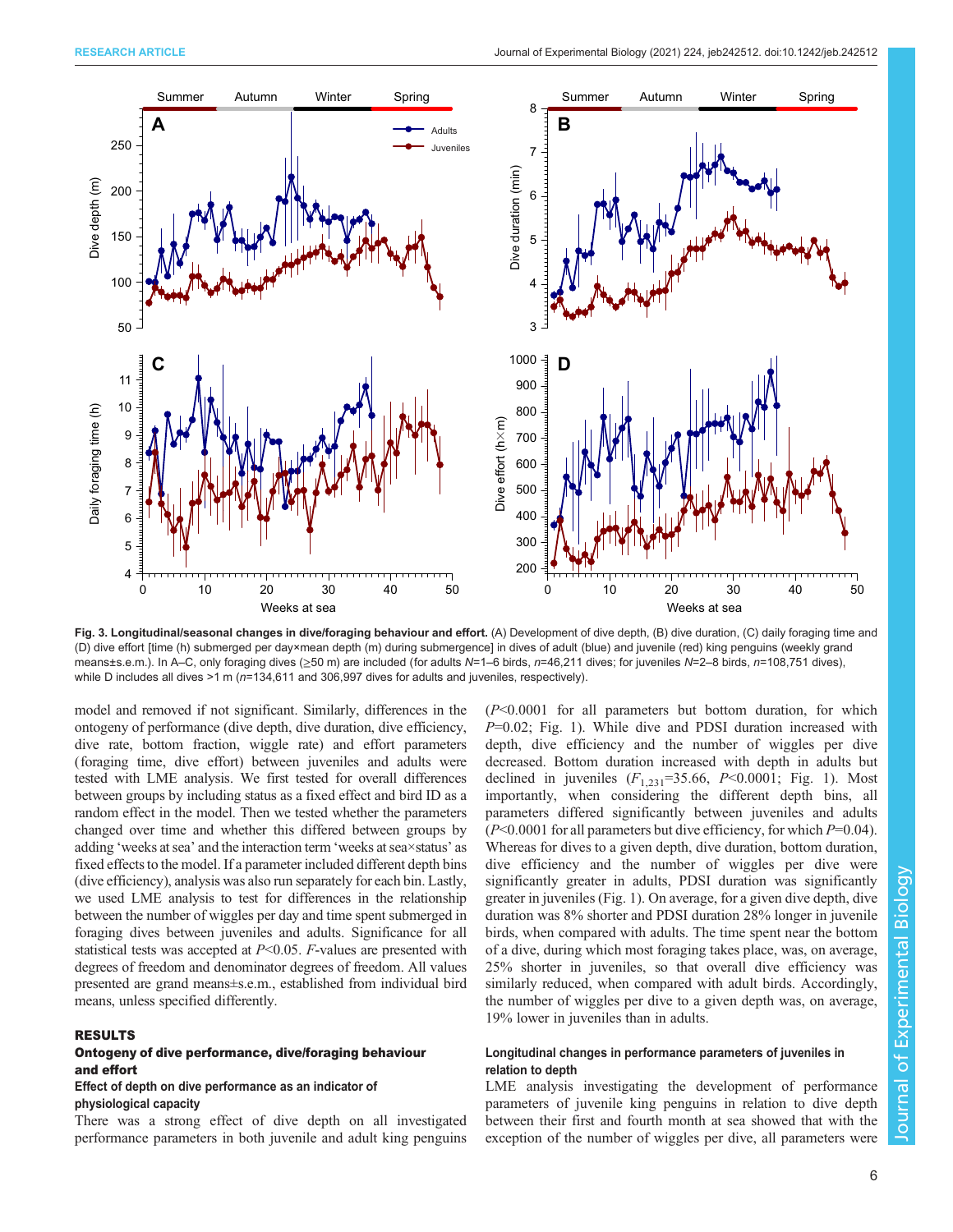<span id="page-6-0"></span>

Fig. 4. Longitudinal/seasonal changes in dive efficiency of juvenile and adult king penguins. Changes in dive efficiency over time in juvenile (A;  $N=2-8$  birds,  $n=100,584$  dives) and adult king penguins (B; N=1–6 birds,  $n=43,023$  dives) for various depth bins (weekly grand means±s.e.m.).

significantly improved after birds had spent 3 months at sea  $(P<0.0001$  for all parameters but the number of wiggles per dive, for which  $P=0.14$ ,  $F_{1,137}=2.24$ ; [Fig. 2](#page-4-0)). Especially noticeable was the reduction in PDSI duration after 3 months, particularly after deeper dives. Similarly, bottom time during dives to a given depth remained nearly constant for much of the depth range after 3 months at sea and the decline in overall dive efficiency with depth was also considerably reduced ([Fig. 2](#page-4-0)). Despite the considerable body mass variation between juveniles at departure (8.6–12.3 kg; [Table 1\)](#page-2-0), no effect of body mass on any of the performance parameters during their first month at sea (investigated in relation to dive depth) was detectable (P-values between 0.57 and 0.98 for all performance parameters indicated in [Fig. 2](#page-4-0)).

## Seasonal changes in dive/foraging behaviour and effort

[Table 2](#page-7-0) presents mean values for various investigated dive parameters for juveniles and adults during their first month at sea (foraging dives;  $\geq$ 50 m) and illustrates the degree of observed variation between individuals. The longitudinal investigation of dive/foraging behaviour (dive depth and duration; [Fig. 3A](#page-5-0),B) showed that: (a) adult birds dived to greater depth  $(F_{1,11}=9.23, P=0.01)$  and for a longer duration  $(F_{1,12}=7.07, P=0.02)$  than juveniles over the entire period investigated; (b) during their first 5 months at sea, mean dive depth of juveniles rarely exceeded 100 m, with a corresponding mean dive duration below 4 min; (c) after that period, during the autumn, dive depth  $(F_{1,817}=168.47, P<0.0001)$  and duration  $(F_{1,1477}=509.45,$  P<0.0001) increased steadily in juveniles, and remained high throughout winter, before both declined in spring; (d) in adult birds, both parameters also increased over time, with a pronounced step in mid-autumn and the scope of the overall increase did not differ between groups  $(F_{1,13}=0.01, P=0.91$  and  $F_{1,13}=3.49, P=0.09$  for depth and duration, respectively). Dive efficiency was generally greater for shallower depth bins and increased significantly throughout the period investigated in both juveniles and adults  $(F_{1,1150}$ =148.41, P<0.0001; Fig. 4). For a given depth bin, dive efficiency was greater in adults than in juveniles  $(F_{3,1144}=185.63)$ , P<0.0001) and its increase over time was also significantly greater in adults  $(F_{1,13}=13.56, P=0.003; Fig. 4)$ .

Effort parameters (daily foraging time and dive effort; [Fig. 3](#page-5-0)C,D) showed a similar picture: (a) adult birds had consistently greater values than juveniles throughout the studied period  $(F_{1,13}=6.42)$ ,  $P=0.03$  and  $F_{1,13}=18.71$ ,  $P<0.001$  for daily foraging time and dive effort, respectively); (b) following an initial peak and subsequent decline, the daily foraging time  $(F_{1,232}=65.08, P<0.0001)$  and dive effort  $(F_{1,330} = 64.89, P<0.0001)$  of juveniles increased gradually until spring; (c) in adult birds, both parameters peaked during summer and late winter; (d) the scope of the increase in both parameters over time did not differ between groups  $(F_{1,232}=0.18,$  $P=0.67$  and  $F_{1,330}=0.96$ ,  $P=0.33$  for daily foraging time and dive effort, respectively). During spring, all performance and effort parameters declined in juvenile penguins, while data for adult birds are, unfortunately, lacking.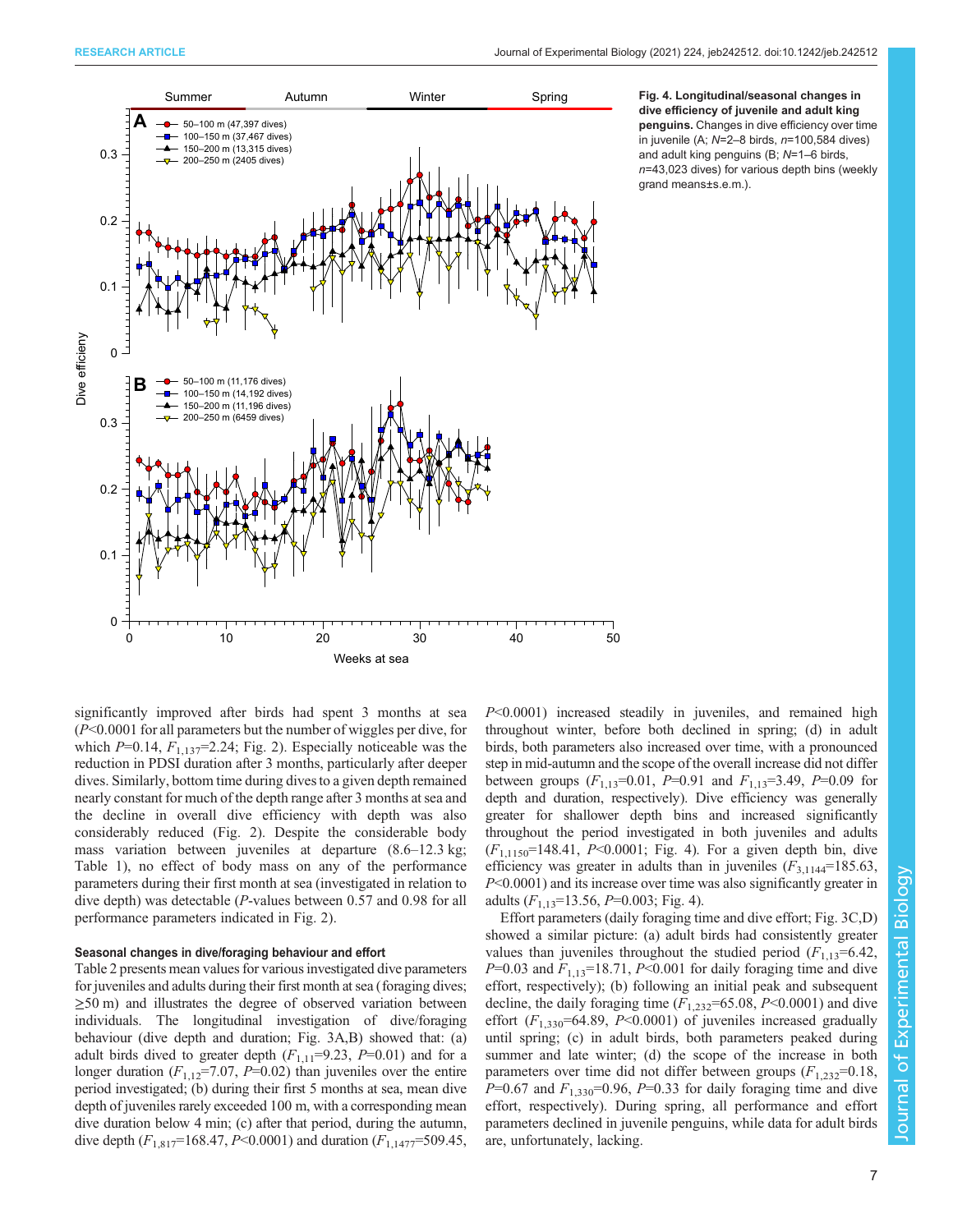| <b>Bird</b>      | Dive depth (m)  | Dive duration (s) | PDSI duration (s) | Bottom duration (s) | Dive efficiency | No. of wiggles per dive |
|------------------|-----------------|-------------------|-------------------|---------------------|-----------------|-------------------------|
| <b>Juveniles</b> |                 |                   |                   |                     |                 |                         |
| LuL04            | 86.3            | 203.9             | 94.5              | 51.2                | 0.18            | 1.7                     |
| LuL05            | 95.2            | 218.4             | 120.6             | 51.6                | 0.16            | 2.0                     |
| LuL11            | 87.4            | 214.6             | 104.7             | 61.4                | 0.20            | 2.0                     |
| LuL18            | 86.1            | 245.9             | 107.8             | 71.3                | 0.21            | 2.4                     |
| LuL22            | 114.9           | 221.1             | 143.1             | 36.4                | 0.11            | 1.3                     |
| LuL23            | 73.0            | 166.6             | 88.5              | 29.7                | 0.12            | 1.1                     |
| LuL25            | 84.6            | 200.2             | 102.2             | 43.5                | 0.15            | 1.6                     |
| LuL29            | 88.7            | 214.6             | 82.1              | 57.5                | 0.20            | 1.9                     |
| Mean             | $89.5 + 4.2$    | $210.7\pm8.0$     | $105.4 \pm 6.8$   | $50.3{\pm}4.8$      | $0.16 \pm 0.0$  | $1.7 \pm 0.2$           |
| Adults           |                 |                   |                   |                     |                 |                         |
| LuL31            | 98.8            | 234.4             | 71.6              | 67.0                | 0.22            | 2.0                     |
| LuL32            | 85.9            | 215.0             | 90.5              | 62.9                | 0.21            | 2.0                     |
| LuL33            | 98.1            | 218.6             | 65.4              | 57.4                | 0.21            | 1.9                     |
| LuL34            | 99.8            | 222.3             | 66.7              | 62.1                | 0.22            | 2.0                     |
| LuL36            | 102.3           | 234.2             | 73.3              | 69.5                | 0.23            | 2.2                     |
| LuL37            | 127.5           | 255.2             | 75.9              | 63.4                | 0.20            | 2.0                     |
| Mean             | $102.0 \pm 5.6$ | 229.9±6.0         | 73.9±3.7          | $63.7 \pm 1.7$      | $0.22 \pm 0.0$  | $2.0 + 0.0$             |

<span id="page-7-0"></span>

| Table 2. Mean values for dive parameters of juveniles and adults during their first month at sea |  |  |
|--------------------------------------------------------------------------------------------------|--|--|
|                                                                                                  |  |  |

Data are for foraging dives ≥50 m. PDSI, post-dive surface interval. Dive efficiency is the fraction of a dive cycle spent in the bottom phase, i.e. bottom duration/ dive cycle duration. 'Mean' indicates grand means±s.e.m.

# Extreme performance reflects development of physiological capacity?

In addition to the above investigation, which provides an average picture and allows a direct comparison between juveniles and adults, it is also rewarding to look at extreme performance values, which may provide a glimpse into the development of physiological capacity in juveniles. All juveniles, which had never been at sea, apart from short/shallow 'bathing' activity inside the bay, exceeded a dive depth of 100 m during their first week at sea, with one bird diving to 170 m. Computation of the 95th percentile for performance parameters showed that all parameters improved gradually during the first 4 months at sea, after which performance increased sharply during mid-autumn. For example, dive depth (95th percentile) increased from an average of 118 m during the first week to 163 m after 2 months and 204 m after 7 months. Correspondingly, dive duration (95th percentile) increased from an average of 4.3 min during the first week at sea to 4.9 min after 2 months and 6.5 min after 7 months. The greatest depth (293 m) and the longest dive duration (8.8 min) were achieved by one juvenile during winter. However, despite the occurrence of such exceptional performance, most foraging dives of juveniles during their first 5 months at sea targeted a depth shallower than 100 m, with a corresponding dive duration below 4 min.

# Indices of foraging proficiency and potential differences in foraging strategy

The general relationship between the daily number of wiggles and the associated foraging time spent submerged did not differ between juvenile and adult king penguins  $(F_{1,12}=0.15, P=0.71)$ . However, there was an appreciable inter-individual variation, so that for the same time spent submerged, some birds conducted a consistently greater number of wiggles than others. There was also considerable intra-individual variation between days, so that for the same time spent submerged, the number of wiggles differed, often by a factor of 2–3.

Investigating the distribution of wiggles across 50 m depth bins showed that most wiggles conducted by juveniles occurred during dives to 50–100 m up to late autumn, after which this shifted to the 100–150 m depth bin ([Fig. 5](#page-8-0)). By contrast, in adults, wiggles occurred throughout the water column in similar proportions during the summer. In the autumn, most wiggles of adults occurred at a depth layer of 100–150 m and this shifted during winter to even greater depth (150–200 m; [Fig. 5\)](#page-8-0).

As juveniles conducted shorter/shallower dives than adults, their dive rate was consistently higher  $(F_{1,12}=6.84, P=0.02;$  [Fig. 6A](#page-9-0)). Over time, dive rate declined in both groups  $(F_{1,1490}=583.49)$ ,  $P<0.0001$ ), especially during the autumn, so that it reached the lowest level during winter, when dive depth and duration were greatest. The greater dive rate of juveniles and the longer/deeper dives of adults resulted in a similar relative bottom duration. Hence, the fraction of each hour underwater spent at foraging depth did not differ between groups  $(F_{1,12}=2.09, P=0.17)$ . The latter increased during the autumn in both groups  $(F_{1,313}=40.25, P<0.0001)$ , with a more pronounced increase in adults, when compared with juveniles  $(F_{1,11} = 5.42, P = 0.04)$ . Wiggle rate was significantly greater in juveniles, when compared with adults, especially during their first 5 months at sea  $(F_{1,13}=12.96, P=0.003;$  [Fig. 6B](#page-9-0)). The number of wiggles conducted per hour of bottom duration declined significantly in juveniles during mid-autumn  $(F_{1,225}=9.4, P=0.002)$ and reached similar levels to that of adults after ∼5 months at sea, during winter [\(Fig. 6](#page-9-0)B).

#### Depth utilization

Visual analysis of dive depth distribution showed that during the first days at sea, juveniles conducted dives throughout daylight that rarely exceeded 50 m ([Fig. 7](#page-10-0)). The number of detected wiggles during these dives, probably indicating prey encounters, was low. After a few days at sea, depth utilization changed and shallower dives occurred predominately during the early morning and late evening, when light levels limit visual foraging. During these periods, dive depth progressively increased and decreased, respectively, while during the remaining daylight hours juveniles targeted a greater depth ([Fig. 7](#page-10-0)). On average, juveniles required 4.9±0.7 days (range: 3–8 days) before they consistently targeted a depth layer near or beyond 100 m [\(Fig. 7\)](#page-10-0). Concurrently, the number of detected wiggles reached a higher and more stable level. This pattern of depth utilization persisted for the rest of their first year at sea. By contrast, all adult breeders targeted a depth layer exceeding 100 m from their first day at sea during all recorded foraging trips.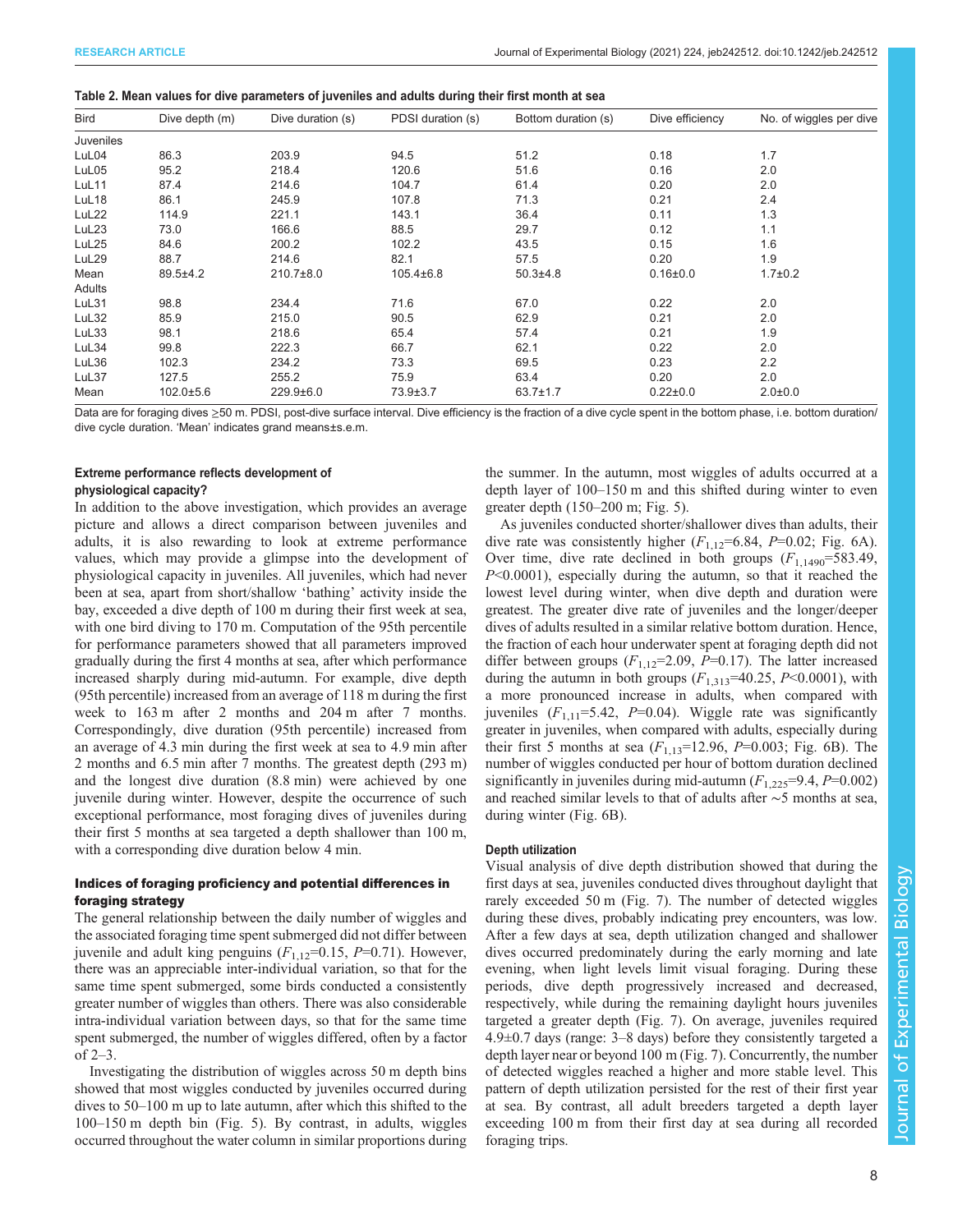<span id="page-8-0"></span>

#### Fig. 5. Depth distribution of wiggles during foraging dives of juveniles and adults. Relative distribution of wiggles across various depth bins over time for juvenile (A; N=2–8 birds, n=83,637 dives) and adult king penguins

#### Temporal foraging patterns: evidence for nocturnal foraging?

In our analysis, the 'rest' periods at night (no deep-diving activity) were suspiciously short in a small number of cases for two juvenile penguins only. Visual inspection of the dive records showed that one bird (Lul05) conducted 4 dives  $\geq$ 50 m within a bout of shallow travelling dives (to ∼5 m) during a single night. The other bird (Lul11) conducted nocturnal dive bouts during 4 nights that mostly targeted a depth of ∼30–40 m, with some dives extending beyond 50 m. For both birds, such nocturnal behaviour occurred during late summer, after birds had been at sea for at least 2.5 months. In all other juveniles and the adult breeders, there was no evidence of nocturnal foraging.

#### **DISCUSSION**

Juvenile king penguins possessed a remarkable dive capacity when leaving the colony at the end of their ∼11 month developmental period on land, allowing them to reach a depth in access of 100 m within days. Nevertheless, their dive/foraging performance remained below the adult level during their first year at sea, probably reflecting physiological limitation resulting from incomplete maturation. Most juvenile foraging dives during their first 5 months at sea did not exceed a depth of 100 m, while adults during that period foraged predominately at between 150 and 200 m. Apart from a difference in maturation status, this might also indicate differences in foraging strategy and targeted prey. The wiggle rate of juveniles during their first months at sea was significantly greater than that of adults, potentially indicating

opportunistic foraging of inexperienced and hungry juveniles on smaller/less energy dense prey. However, a greater wiggle rate might also reflect a greater number of unsuccessful capture attempts by inexperienced juveniles, indicating a lower foraging proficiency. During late autumn and winter, when juveniles had spent ∼5 months at sea and when changes in food availability forced birds to increase dive depth and duration, this difference in wiggle rate between groups disappeared, probably indicating sufficient physical maturation and improvement of foraging skills in juveniles.

# Ontogeny of dive capacity and seasonal changes in dive/ foraging behaviour and effort

The shorter dive and bottom durations of juveniles compared with adults for dives to a given depth and their longer PDSI durations are indicative of their inferior physiological capacity that persisted throughout their first year at sea ([Fig. 1](#page-3-0)). However, juvenile capacity developed rapidly at sea [\(Fig. 2](#page-4-0)) and the performance also varied between individuals [\(Table 2\)](#page-7-0), so that some juveniles reached a depth of nearly 300 m during exceptional dives (maximum depth and dive duration: 272 m and 7.0 min, respectively) after only 2 months. Surprisingly, there was no relationship between departure body mass and dive performance during their first month at sea, suggesting that body mass differences did not reflect differences in physical maturation. However, the relatively small number of individuals in our study might have prevented detection of such a relationship.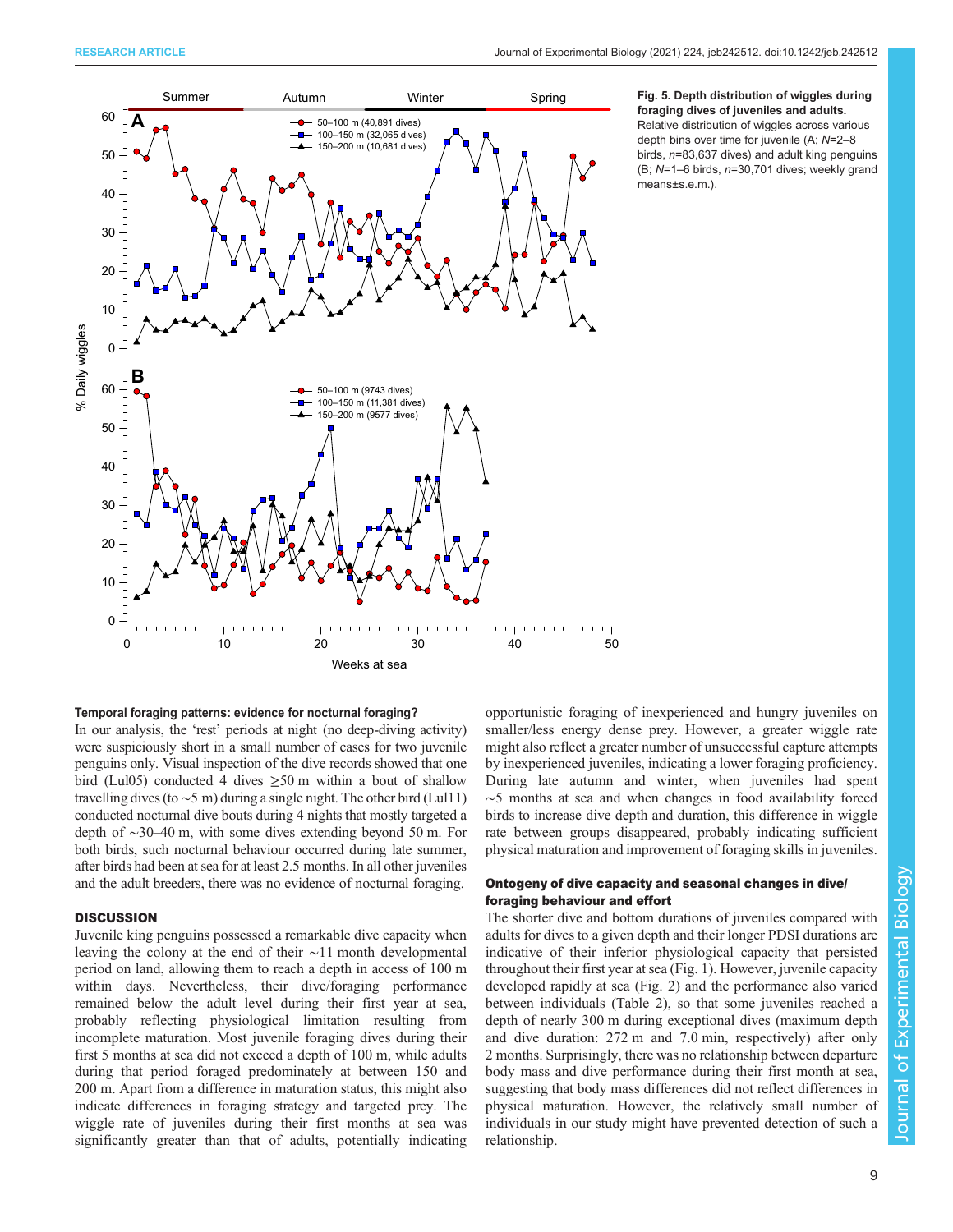<span id="page-9-0"></span>

Fig. 6. Development of wiggle rate: an index of foraging proficiency? Development of dive (A) and wiggle rates (B) during foraging dives of juvenile (N=2–8 birds, n=108,751 dives) and adult king penguins (N=1–6 birds, n=46,211 dives; weekly grand means±s.e.m.). Juveniles conducted shallower/ shorter dives than adults, so their dive rate was significantly greater (A). However, the fraction of time underwater spent at foraging depth (h bottom duration/h submerged) did not differ between groups, allowing direct comparison of wiggles conducted during the bottom phase of dives (B).

Owing to their long developmental period on land, it is likely that by the time juvenile king penguins left the colony, their oxygen stores ( particularly in muscle) were further developed than is the case in juveniles of many other marine endotherms. [Orgeret and](#page-14-0) [colleagues \(2016\)](#page-14-0) suggested that the development of dive capacity is crucial for the survival of juvenile king penguins. Five out of the 17 juveniles they equipped with Splash tags (satellite-transmitting summary data) were unable to improve their dive capacity sufficiently and vanished when oceanographic conditions changed in the autumn. Unfortunately, given the summary character of their data, a more detailed analysis of dive capacity development was not possible. By contrast, the current study necessarily focused on the development in surviving birds, as we have no data from birds that failed to return.

The ontogeny of dive capacity has been studied best in marine mammals, particularly in pinnipeds. The picture emerging from a variety of species shows that body oxygen stores are not fully developed in juvenile marine mammals during their first year of life (e.g. [Burns and Castellini, 1996](#page-13-0); [Weise and Costa, 2007](#page-14-0); [Noren and](#page-14-0) [Suydam, 2016\)](#page-14-0). Hence, it is not surprising that juvenile dive capacity lacks behind that of adult animals for a considerable period, constraining dive behaviour and foraging proficiency. For example, [Burns \(1999\)](#page-13-0) found that the time juvenile Weddell seals (Leptonychotes weddellii) spent at foraging depth during deep dives was lower than in adults, reducing the time available for prey searching/capture.

Similarly, for avian divers, a number of studies indicate that juvenile muscle oxygen stores are not fully developed [\(Weber et al.,](#page-14-0) [1974;](#page-14-0) [Haggblom et al., 1988](#page-13-0); [Williams, 1992; Ponganis et al., 1999,](#page-14-0) [2010\)](#page-14-0). The consequences of lower muscle oxygen stores for dive performance were illustrated by the relatively shallow and short dives of juvenile emperor penguins during their first 2.5 months at sea [\(Ponganis et al., 1999\)](#page-14-0). In that study, one-third of all dives recorded in juveniles were below 10 m and lasted for less than 0.5 min. Similarly, two studies that tracked the dispersal of juvenile emperor penguins from a different colony found that most dives were relatively shallow, when birds dived within the pack ice or close to the sea ice edge, but increased when birds moved away from the ice edge over time ([Thiebot et al., 2013; Labrousse et al., 2019\)](#page-14-0). For comparison, when foraging, breeding emperor penguins frequently exceed a depth of 400 m and a duration of 10 min [\(Kooyman and Kooyman, 1995](#page-13-0)). Upon leaving their natal colony, juvenile king penguins dived consistently deeper and for a longer duration than juvenile emperor penguins, suggesting a relatively better developed aerobic dive capacity in the former at this initial period at sea. However, the relatively shallow foraging depth of juvenile emperor penguins during their first months at sea is probably explained by the availability of food at shallower depth, not requiring deeper dives.

Preceding the departure of juvenile king penguins to sea is their first moult, when birds change into their first waterproof plumage. During their annual moult fast, king penguins lose substantial parts of their subcutaneous fat and their pectoral muscle, with consequences for their dive/foraging performance and thermal energetics [\(Cherel et al., 1994](#page-13-0); [Enstipp et al., 2019](#page-13-0)). Juveniles leave their natal colony in a lean state and are under considerable pressure to improve their body condition. In particular, the rapid deposition of an insulating subcutaneous fat layer is of critical importance to withstand the thermal challenges of polar waters. Hence, the first weeks at sea are critical for juvenile birds and the initial improvement of dive capacity parameters might be the outcome of two different processes: physiological maturation as a result of ontogenesis and/or physiological recovery from the preceding moult fast [\(Enstipp et al., 2019\)](#page-13-0). Accordingly, during the first 3 weeks at sea, juvenile birds spent many hours searching for and presumably catching prey [\(Fig. 3C](#page-5-0)). Daily foraging time peaked during week 2 and was similar to that of adults during weeks 2–3 [\(Fig. 3](#page-5-0)C). Similarly, overall dive effort, which includes both shallow (travelling) and deep foraging dives, peaked during week 2 and was as high as adult dive effort [\(Fig. 3](#page-5-0)D). Following these first three weeks, daily foraging time and dive effort of juveniles declined for some weeks, before both parameters increased gradually thereafter until the following spring [\(Fig. 3C](#page-5-0),D). Similarly, after the first weeks, mean dive depth declined for ∼4 weeks ([Fig. 3](#page-5-0)A) and juveniles conducted many shallow dives, suggesting that they travelled towards different foraging areas after a first quick improvement of body condition. This interpretation is supported by similar observations in juvenile king penguins from the same colony, equipped with Splash tags, that provided Argos locations and a summary of dive parameters ([Orgeret et al., 2019\)](#page-14-0). This showed that juveniles conducted many travelling dives during their first week at sea, which was followed by an intense 3 week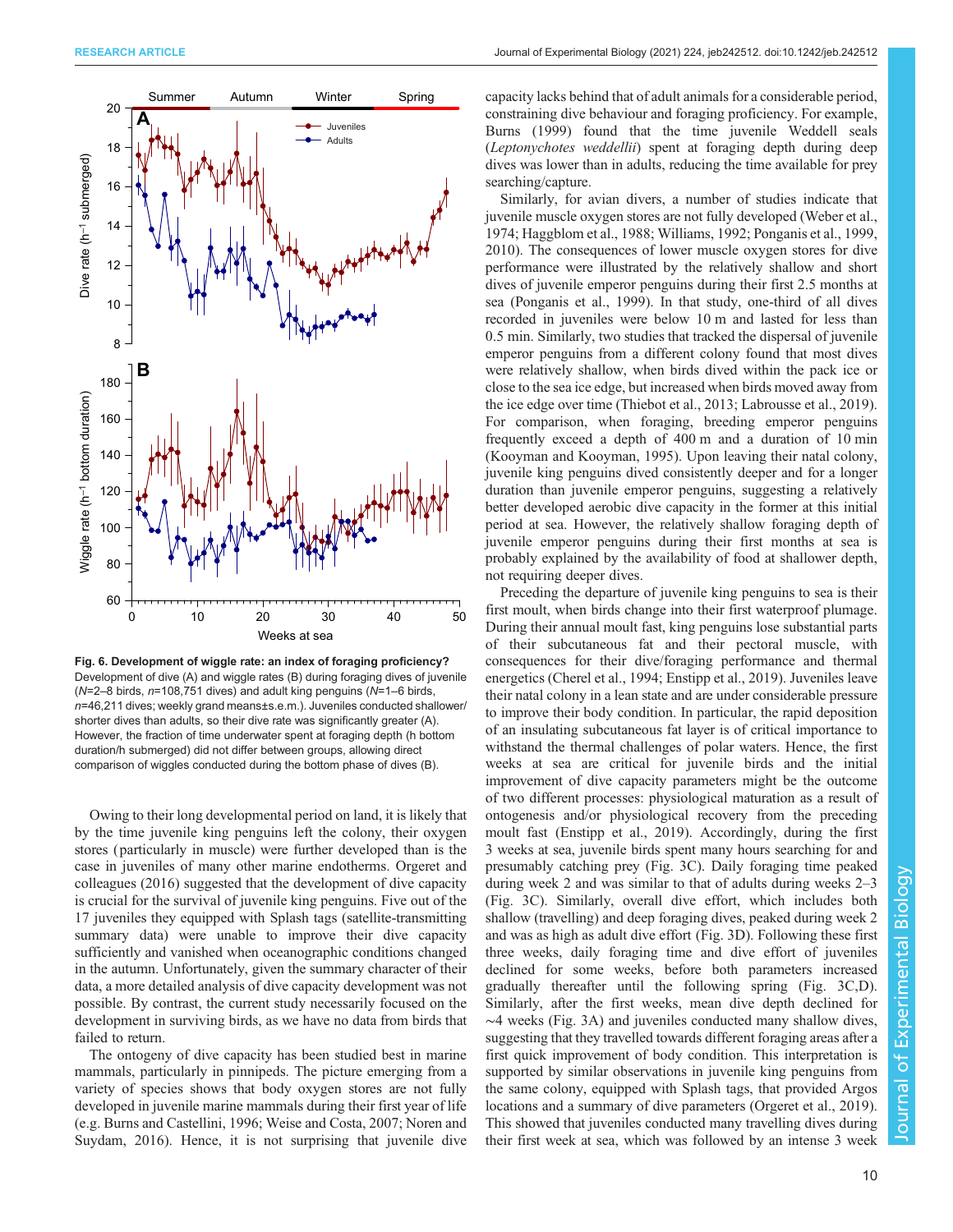<span id="page-10-0"></span>

Fig. 7. Depth utilization of juveniles during their first week at sea. Continuous record of diving activity shown by a juvenile king penguin (Lul22) during its first 6 days at sea. Each dot indicates the maximum depth reached during a dive (n=1815 dives), shown against time of day. The dotted line indicates the typical position of the thermocline within the water column near the Polar Front during summer, where adults and juveniles forage. During the first 3 days, diving activity was restricted to shallower depths and probably occurred within the surface mixed layer. Thereafter, the bird transited this layer and directly targeted a deeper depth layer, apart from shallow 'travelling' dives and dives conducted during dawn/dusk, when light levels limit dive depth.

period of foraging with little travelling, before travelling increased again more gradually.

During autumn, in April, a sudden and continuous increase in all performance and effort parameters occurred in both juvenile and adult king penguins and values remained high until the following spring ([Figs 3](#page-5-0) and [4\)](#page-6-0). The best indicator of dive performance might be dive efficiency, which represents the fraction of the dive cycle the animal spends at feeding depth (bottom phase). According to optimal foraging models, this parameter should be maximized by divers [\(Ydenberg and Clark, 1989\)](#page-14-0) and there is evidence for this occurring in king penguins [\(Hanuise et al., 2013\)](#page-13-0). In our study, dive efficiency was generally lower in juveniles than in adults for all depth bins but increased significantly during the autumn in both groups ([Fig. 4\)](#page-6-0). Additionally, the depth distribution of wiggles reflected these seasonal changes, whereby the majority of wiggles occurred at greater depth during the autumn and winter in both groups ([Fig. 5\)](#page-8-0). Such increases in performance and effort parameters are probably the consequence of seasonal oceanographic changes affecting prey availability [\(Kozlov et al., 1991; Charrassin and Bost, 2001](#page-13-0); [Charrassin et al., 2002](#page-13-0)). In particular, a thicker surface mixed layer (SML) would require birds to dive to greater depth to access their prey, while a lower prey density at depth would require increased bottom/dive durations to facilitate prey search and capture. Adult king penguins have been shown to react to seasonal changes in local prey

availability by exploiting different foraging areas (Polar Front during spring/summer and Antarctic pack ice region during autumn/winter; [Charrassin and Bost, 2001\)](#page-13-0). Furthermore, dive depth and especially bottom and overall dive duration of adult birds (for dives to the same depth) are greatly increased during winter, when compared with the other seasons [\(Charrassin et al., 2002\)](#page-13-0). Such an increase in apnoea capacity is probably a consequence of physiological acclimatization during the long periods spent at sea in winter and might be facilitated by means of hypothermia and hypometabolism [\(Handrich et al.,](#page-13-0) [1997;](#page-13-0) [Schmidt et al., 2006\)](#page-14-0). While we could not track our birds, juvenile king penguins from the Crozet Archipelago have been shown to remain within the vicinity of the Polar Front during summer before they move to the south-west during autumn, so that some birds reach the edge of the pack ice [\(Orgeret et al., 2019](#page-14-0)). Hence, the observed increase in performance and effort parameters of juveniles during autumn in our study are probably also associated with seasonal changes in prey availability, facilitated by their continuing physiological maturation and acclimatization. For dispersing juvenile emperor penguins, similar seasonal changes in dive depth have been reported and are also believed to reflect seasonal changes in prey distribution [\(Thiebot et al., 2013; Labrousse et al.,](#page-14-0) [2019\)](#page-14-0).

Foraging and overall dive effort were consistently greater in adult king penguins, when compared with the juveniles [\(Fig. 3C](#page-5-0),D). A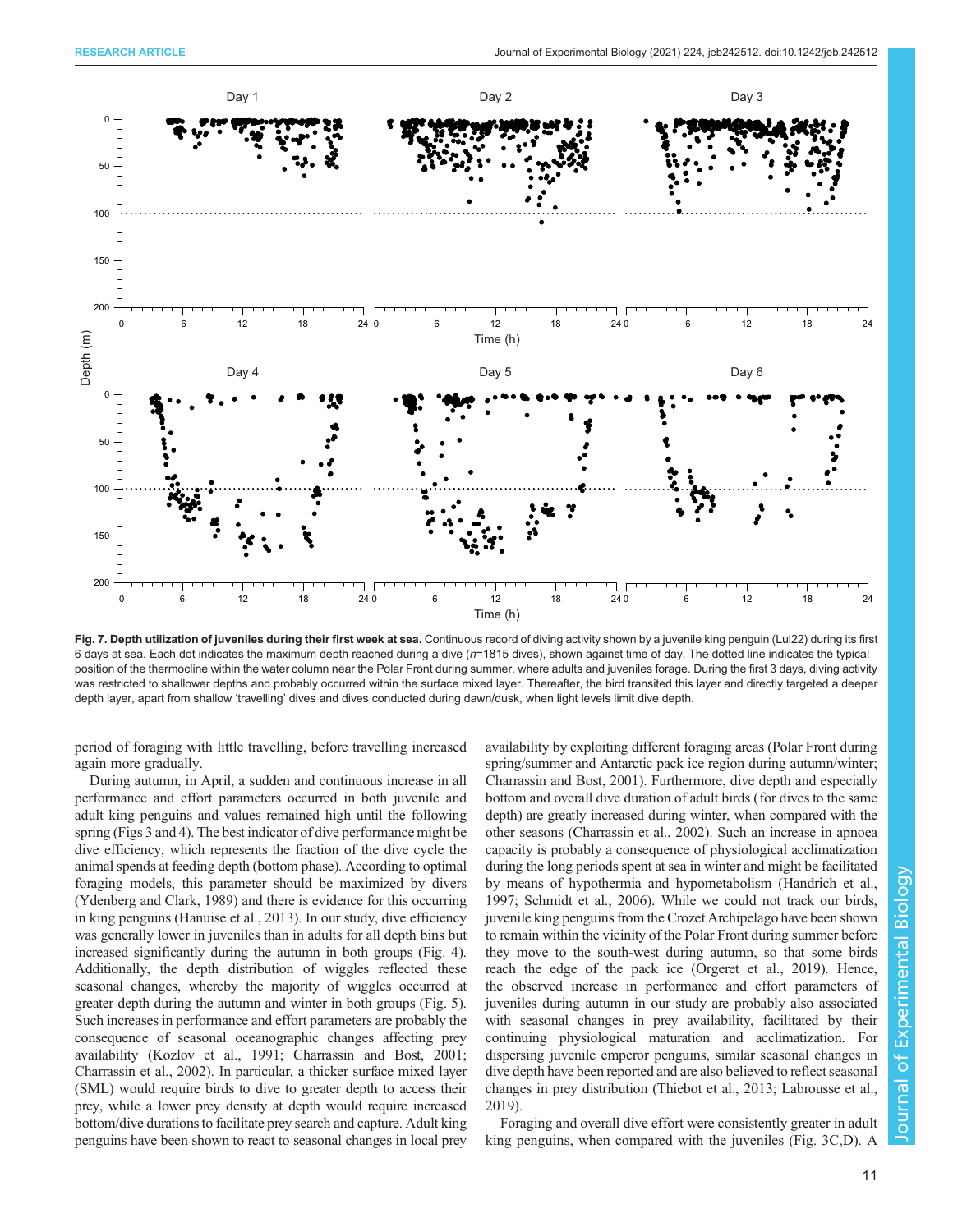number of studies have shown that juvenile seabirds might try to compensate for their lower foraging proficiency by allocating more time to foraging [\(Dunn, 1972;](#page-13-0) [Morrison et al., 1978](#page-14-0); [Daunt et al.,](#page-13-0) [2007a](#page-13-0)). However, given the unique breeding cycle of king penguins, which requires on average 14–15 months to rear one chick [\(Bost et al., 2013\)](#page-13-0), a comparison of foraging effort between juveniles and adult breeders is biased by the different energy requirements associated with these different life history stages [\(de](#page-13-0) [Grissac et al., 2017](#page-13-0)). Adult breeders foraged for themselves and their chick and were also constrained by the requirement to commute between remote foraging areas and their breeding colony. By contrast, juvenile birds had to provision only for themselves and could roam freely ([Orgeret et al., 2019\)](#page-14-0).

## Indices of juvenile and adult foraging proficiency

Our analysis of rapid changes in the dive profile of birds (wiggles) showed that the overall relationship between the time birds spent submerged in foraging dives per day and the associated number of wiggles conducted did not differ between juveniles and adults. However, given the considerable inter- and intra-individual variation, presumably reflecting differences in individual foraging proficiency and in prey availability, respectively, such a relationship might be too coarse to detect potential differences in foraging proficiency between groups. Our longitudinal investigation found that the wiggle rate of juveniles was significantly greater than that of adults during their first 5 months at sea [\(Fig. 6B](#page-9-0)). Thereafter, in midautumn, it started to decline and reached levels similar to those of adults during winter. This longitudinal investigation should not be confused with the reported number of wiggles per dive in relation to depth, which, for a given depth, was greater in adults ([Fig. 1D](#page-3-0)). As dive rate was greater in juveniles [\(Fig. 6](#page-9-0)A), they conducted an overall greater number of wiggles per hour submerged [\(Fig. 6](#page-9-0)B). However, the fraction of each hour spent underwater that birds remained at foraging depth did not differ between groups, allowing a direct comparison of wiggle rates. Two scenarios might explain this initially higher wiggle rate of juveniles. (1) Juveniles targeted different prey items from adults, in particular smaller and/or less energy dense prey items (e.g. macro-zooplankton, squid). Inexperienced and hungry juveniles will probably attempt to capture any prey item that fits into their prey spectrum and will learn with time to target the most beneficial prey in terms of energy balance. (2) Juveniles targeted the same prey items as adults (myctophids) and a great number of detected wiggles reflect unsuccessful prey-capture attempts, suggesting a lower foraging proficiency of inexperienced juveniles. Improvements in foraging skills will occur over time with experience and a completion of physical maturation ([Wunderle, 1991\)](#page-14-0). Given that the majority of foraging dives of juveniles during their first months at sea targeted a depth where myctophid density during daylight is relatively low [\(Figs 3A](#page-5-0) and [5;](#page-8-0) [Kozlov et al., 1991\)](#page-13-0), juveniles probably foraged opportunistically on a variety of prey species, contributing to the greater wiggle rate. The decline in wiggle rates of juveniles during the autumn presumably reflects physical maturation and an improvement in foraging skills, enabling birds to persistently target a greater depth layer with a higher myctophid density, resulting in greater capture success.

However, a few caveats with our wiggle analysis have to be considered. (1) Our sampling frequency (0.2 Hz) was relatively low and most likely led to an underestimation of the total number of wiggles conducted during foraging dives ([Simeone and Wilson,](#page-14-0) [2003](#page-14-0)). If the prey-capture sequence characteristics differed between juveniles and adults (e.g. experienced adults might pursue and

capture prey in a shorter time), wiggle detectability might have differed between groups, potentially leading to a greater underestimation in adults. (2) Environmental conditions and, therefore, foraging conditions ( prey availability) might have differed between juveniles and adults. (3) Lastly, it is also possible that juvenile birds, at least initially, use wiggles as a search technique, whereby birds frequently revert their orientation during descent to scan for prey items against the brighter surface, enhancing detectability.

In recent years, a number of studies have investigated the ontogeny of seabird foraging behaviour (from fledglings to adults) in a variety of species through the deployment of small bio-logging devices. However, most of these studies have focused on the development of spatial and temporal foraging patterns as an indicator of foraging proficiency ([Riotte-Lambert and](#page-14-0) [Weimerskirch, 2013;](#page-14-0) [de Grissac et al., 2016, 2017](#page-13-0); [Mendez et al.,](#page-14-0) [2017; Votier et al., 2017;](#page-14-0) [Grecian et al., 2018\)](#page-13-0). By contrast, studies on the detailed foraging performance of juvenile/immature seabirds that forage far from land are rare (but see [Fayet et al., 2015](#page-13-0)).

Age-related differences in foraging performance of pursuitdiving seabirds, such as penguins, have been investigated during foraging trips but concern animals of at least 3 years of age. In the absence of visual observations, wiggles have been used to indicate various aspects of predator–prey interactions. For example, [Le](#page-14-0) [Vaillant et al. \(2013\)](#page-14-0) found that older king penguins (9 years) conducted more wiggles at greater depth than younger birds (5 years) and also gained mass more rapidly. By contrast, [Zimmer](#page-14-0) [et al. \(2011\)](#page-14-0) found that the hunting efficiency and prey pursuit frequency (wiggles) did not differ between young (3 years) little penguins (Eudyptula minor) and older birds (up to 14 years), but middle-aged birds used a different, presumably less costly, hunting tactic. This was suggested to reflect limitations caused by physical immaturity/inexperience and physical deterioration with age in young and old individuals, respectively, while middle-aged birds were presumably experienced and in a good physical condition [\(Zimmer et al., 2011](#page-14-0)). However, evidence from juvenile pursuitdiving birds during their first year after fledging is lacking. To investigate predator–prey interactions in greater detail than was possible in the current study and to reliably detect the outcome of prey-encounter events, accelerometry emerges as a promising technique, especially when a prey-capture signature is first determined from concomitant video footage during captive trials [\(Kokubun et al., 2011; Carroll et al., 2014\)](#page-13-0).

#### Foraging strategies of juvenile and adult king penguins

The most striking difference between juvenile and adult foraging patterns was the preference for shallower dive/foraging depth in juveniles, particularly during their first 5 months at sea [\(Fig. 3A](#page-5-0)). On the one hand, such a pattern might reflect physiological limitations concerning their aerobic dive capacity. While juveniles were able to dive to considerable depth within days of leaving their colony, deep dives were relatively rare and were associated with a reduced bottom duration and, most importantly, a greatly increased PDSI duration [\(Fig. 1A](#page-3-0),B), often ending foraging bouts. Hence, during these prolonged dives, juveniles probably approached their physiological limits and dives might have been exploratory in nature, also helping to gradually improve aerobic capacity ([Noren](#page-14-0) [et al., 2001; Ponganis et al., 1999, 2010\)](#page-14-0).

On the other hand, the shallower dive depth of juveniles during their initial period at sea might also represent a foraging strategy that differed from that of adult king penguins. If compatible with sufficient prey capture, then a shallower foraging depth should be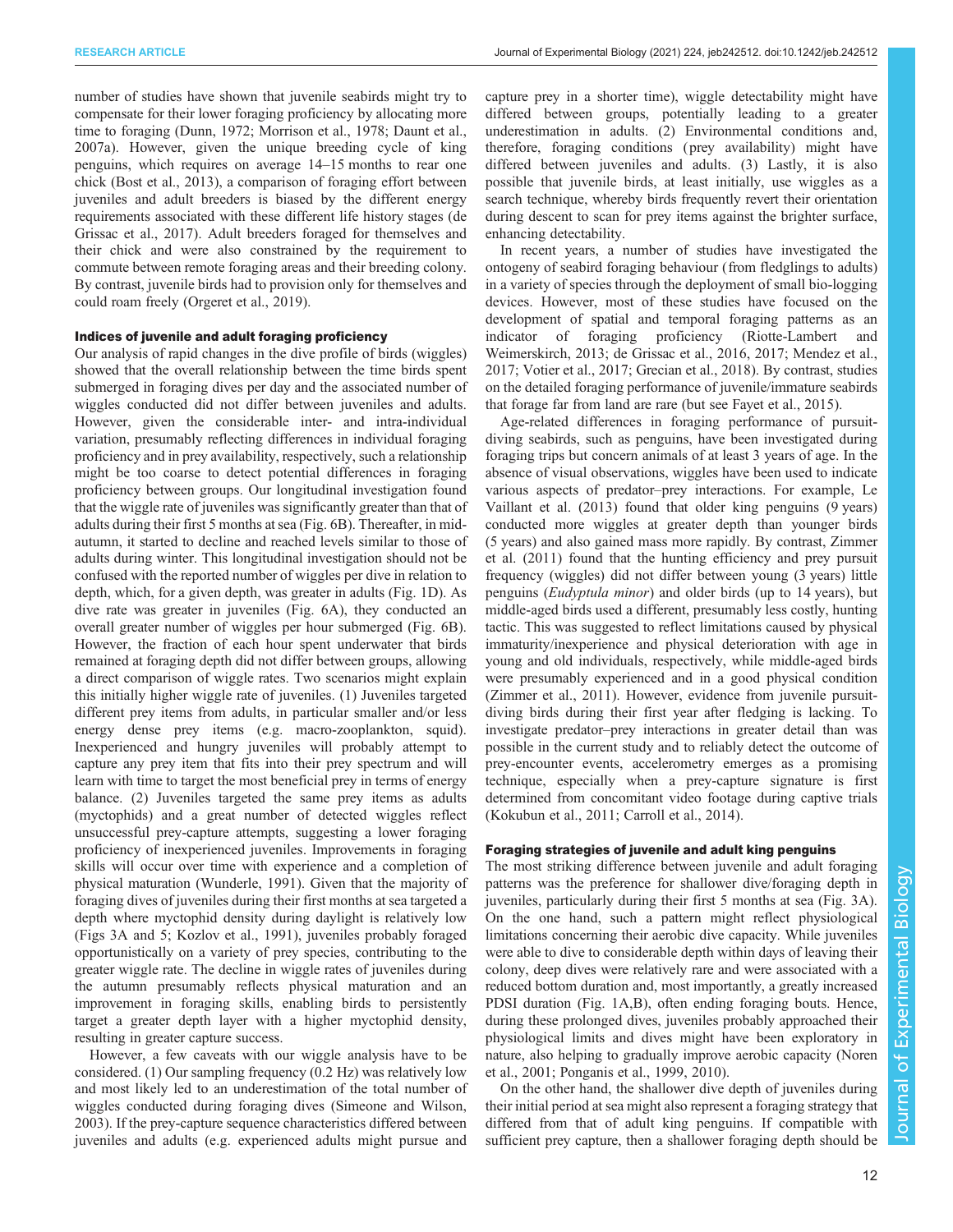preferable from both a behavioural and physiological perspective. At a shallower foraging depth (i.e.  $\leq 100$  m), the time available near the bottom, where most prey captures occur, remained relatively high in juveniles, while PDSI duration was relatively short, resulting in an overall higher dive efficiency, when compared with deeper dives ([Figs 1](#page-3-0) and [2](#page-4-0)). Because of the faster recovery at the surface, shallower foraging also allows a greater dive rate, so that once a bird has detected a prey patch, it can maximize the time spent within the prey patch before it disintegrates [\(Hanuise et al., 2013](#page-13-0); [Tessier and](#page-14-0) [Bost, 2020](#page-14-0)).

Lastly, heat loss will also be lower at shallower depth. [Enstipp](#page-13-0) [et al. \(2017\)](#page-13-0) found that the peripheral temperature of juvenile king penguins during foraging bouts fell to progressively lower levels during their first 6 months at sea, presumably reflecting increases in thermal insulation. Perhaps it is not a coincidence that juveniles prefer a shallower foraging depth until peripheral insulation has increased sufficiently and they are eventually forced to increase foraging depth during the autumn/winter?

Still, if juveniles managed to capture sufficient food at a mean foraging depth <100 m during summer, why did adults forage at considerably greater depth? Presumably, foraging on myctophid fish at greater depth was more profitable for adults, providing sufficient energy for their reproductive attempt. Juveniles, in contrast, probably fed opportunistically during this time, including smaller/less energy dense prey in their diet, captured at shallower depth.

#### Depth utilization and potential links with oceanographic features

Adult king penguins from the Crozet Archipelago typically target regions with a strong vertical stratification (Polar Front). Here, they descend towards the thermocline, where they target a prey source, lanternfish (myctophids), that is predictably concentrated below the SML by oceanographic processes [\(Charrassin and Bost, 2001](#page-13-0); [Bost](#page-13-0) [et al., 2009\)](#page-13-0). However, it is conceivable that inexperienced juvenile birds might first explore the SML, before learning to associate oceanographic features (e.g. thermocline) with a more concentrated and predictable prey source. As we do not know the exact foraging location of our birds, we also cannot know the vertical position of the thermocline at that site. However, during summer, when adult king penguins forage at the Polar Front, the thermocline there is typically located at a depth of between 60 and 110 m ([Charrassin](#page-13-0) [and Bost, 2001](#page-13-0)). Juvenile king penguins, leaving the Crozet Islands in early summer, also move southward and remain within the vicinity of the Polar Front during summer [\(Orgeret et al., 2019\)](#page-14-0). Hence, the oceanographic conditions encountered by juveniles were probably similar to those of adults. Within their first week at sea, all juveniles targeted a depth layer near or beyond 100 m, which was probably close to or beyond the thermocline ([Fig. 7\)](#page-10-0). The observed rapid changes in their pattern of depth utilization are intriguing and could suggest that birds learn to avoid the SML that is void of prey. Hence, juveniles might learn rapidly to recognize the association between an oceanographic feature (e.g. thermocline) and predictable prey abundance. Such capacity for recognizing oceanographic features has been shown in juvenile emperor penguins during their first odyssey and in juvenile wandering albatrosses (Diomedea exulans), that were able to exploit oceanographic features in a way that was similar to adults [\(Labrousse et al., 2019;](#page-14-0) [de Grissac et al., 2017\)](#page-13-0).

#### Temporal foraging patterns: evidence for nocturnal foraging?

As visual predators, adult king penguins forage predominately during daylight and twilight hours ([Wilson et al., 1993; Pütz and](#page-14-0) [Bost, 1994;](#page-14-0) [Bost et al., 2002\)](#page-13-0). Depending on the season, their main targeted prey undertakes vertical migrations and can be found at shallower depth during the night, albeit more scattered [\(Kozlov](#page-13-0) [et al., 1991](#page-13-0)). However, there seems to be little nocturnal foraging activity in adult king penguins, which is presumably explained by the 4 times greater foraging success of birds during the day, when compared with the adjacent night ([Pütz et al., 1998\)](#page-14-0). Whether juvenile birds follow a similar temporal organization of foraging or whether they might engage in more nocturnal foraging activity, especially at the start of their extended period at sea, when birds need to rapidly replenish their fat stores after moult ([Enstipp et al.,](#page-13-0) [2017, 2019](#page-13-0)), is unclear.

We found little evidence for nocturnal foraging activity of juvenile king penguins. All but two juveniles conducted foraging dives (i.e.  $\geq$ 50 m) exclusively during daylight/twilight hours from the beginning of their trip. The four deep dives conducted during 1 night by Lul05 were probably of an exploratory nature, conducted during shallow travelling dives. However, the repeated targeting of a depth >30 m (with some dives exceeding 50 m) during 4 nights by Lul1 probably represent nocturnal foraging dives, conducted occasionally, when foraging conditions were favourable (sufficient moonlight and prey at shallow depth). However, the number of wiggles detected during these dives was low, suggesting little foraging success.

In conclusion, similar to other studies investigating the ontogeny of dive/foraging behaviour in marine mammals and seabirds, juvenile king penguins require an extended period at sea to reach physical maturity. While the lack of full physical maturity might have constrained juvenile birds to a shallower depth range, they foraged successfully and survived this critical period. Clearly, overall energy requirements of juveniles must have been lower than in adult breeders, so that opportunistic foraging at a depth, where myctophid availability was probably low, was sufficient for juveniles. The development of wiggle rates provides support for opportunistic foraging of juveniles during their first months at sea, while foraging proficiency might also have lacked behind that of adults. Hence, similar to other avian divers, juvenile king penguins require experience and physical maturation to improve dive capacity and foraging skills. With ongoing technological development, future studies will be able to use additional techniques (e.g. accelerometry) throughout the extensive roaming periods of juveniles, to shed more light on the early ontogeny of their foraging behaviour.

#### Acknowledgements

We thank all the members of the 51st to 54th mission in Crozet for their important and continued support in the field, especially Agnes Lewden, Tessa van Walsum and Caroline Bost, who helped, among other things, with surgery. Yvon Le Maho was instrumental in the set-up and implementation of the study. All members of the IPEV programme 137 ('ECOPHY') are thanked for their help with the recovery of returning birds, especially Robin Cristofari, Anne-Catherine Klein, Fiona Le Taro, Marine Benoiste, Benoit Vallas and Hannah J. Kriesell. Batshéva Bonnet and Florent Chauvet provided veterinary support and conducted surgery to implant/retrieve loggers. All members of the MIBE team at the IPHC in Strasbourg are thanked for their technical expertise and support. We also thank three referees for their many helpful comments.

#### Competing interests

The authors declare no competing or financial interests.

#### Author contributions

Conceptualization: C.-A.B., H.W., Y.H.; Methodology: M.R.E., C.-A.B., C.L.B., N.C., H.W., Y.H.; Software: M.R.E., Y.H.; Formal analysis: M.R.E., Y.H.; Investigation: C.-A.B., C.L.B., Y.H.; Resources: C.-A.B., C.L.B., H.W., Y.H.; Writing - original draft: M.R.E.; Writing - review & editing: M.R.E., C.-A.B., C.L.B., N.C., H.W., Y.H.;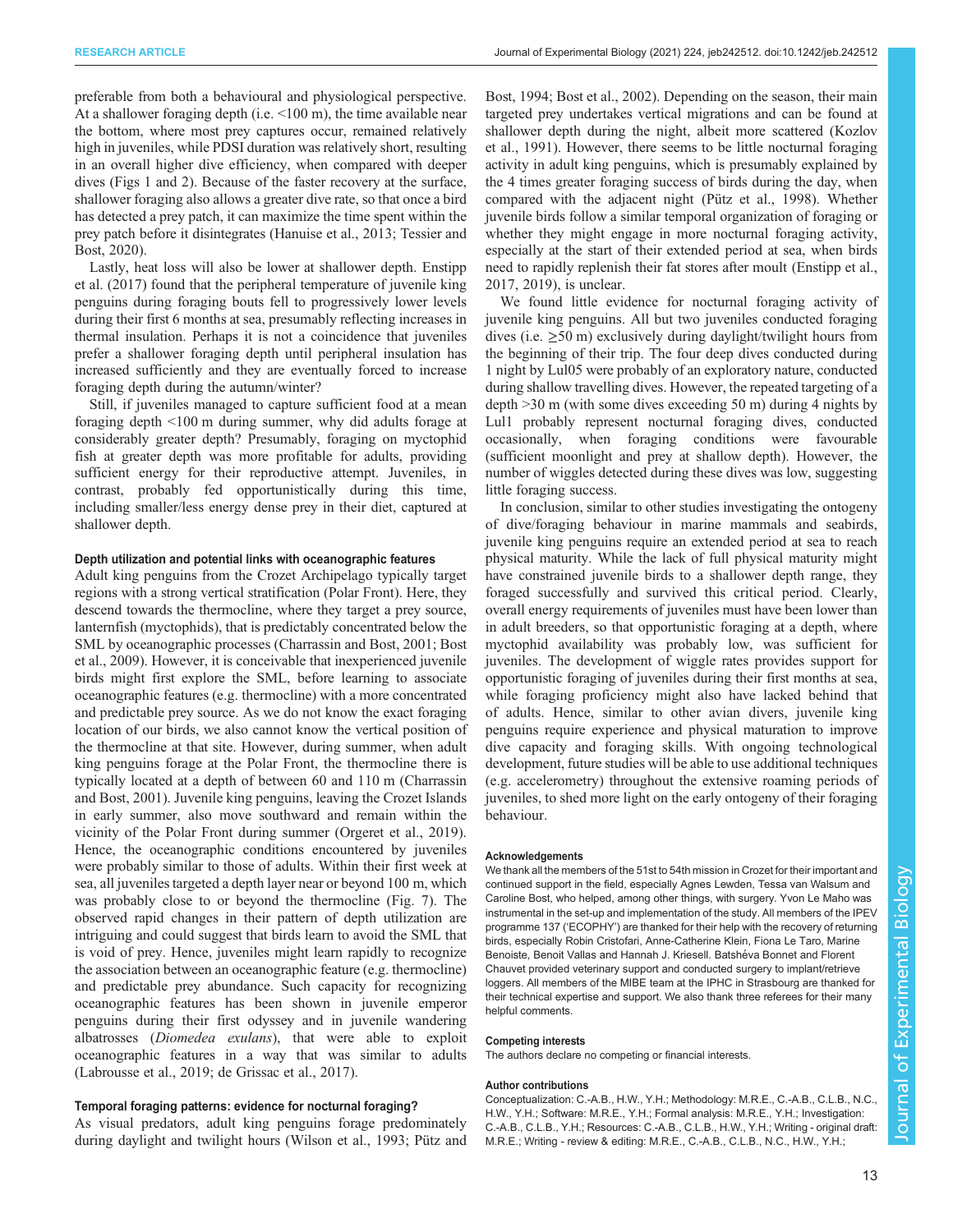<span id="page-13-0"></span>Visualization: M.R.E.; Supervision: C.-A.B., H.W., Y.H.; Project administration: C.-A.B., H.W., Y.H.; Funding acquisition: C.-A.B., H.W., Y.H.

#### Funding

The study is a contribution to the Program EARLYLIFE funded by a European Research Council Advanced Grant under the European Community's Seventh Framework Programme FP7/2007–2013 (grant agreement ERC-2012- ADG\_20120314 to H.W.). Further financial and logistic support was provided by the Institut Polaire Français Paul Emile Victor (IPEV; Progr. 394: 'OISEAUX PLONGEURS', PI: C.-A.B.; Progr. 137: 'ANTAVIA', PI: C.L.B.). Additional financial support was provided by the Centre Scientifique de Monaco through the Laboratoire International Associé (LIA) 647 'BioSensib', the Réseau Thématique Pluridisciplinaire International (RTPI) 'NUTRESS' (CSM/CNRS-University of Strasbourg) and the CNRS (Programme Zone Atelier de Recherches sur l'Environnement Antarctique et Subantarctique 'ZATA'). M.E. was supported by a research scholarship from the Max-Planck-Gesellschaft during the writing of this paper.

#### References

- Andrews, R. D. and Enstipp, M. R. [\(2016\). Diving physiology of seabirds and](https://doi.org/10.1016/j.cbpa.2016.07.004) [marine mammals: relevance, challenges and some solutions for field studies.](https://doi.org/10.1016/j.cbpa.2016.07.004) [Comp. Biochem. Physiol. A Mol. Integr. Physiol.](https://doi.org/10.1016/j.cbpa.2016.07.004) 202, 38-52. doi:10.1016/j.cbpa. [2016.07.004](https://doi.org/10.1016/j.cbpa.2016.07.004)
- [Bennett, K. A., McConnell, B. J. and Fedak, M. A.](https://doi.org/10.1242/jeb.204.4.649) (2001). Diurnal and seasonal [variations in the duration and depth of the longest dives in southern elephant seals](https://doi.org/10.1242/jeb.204.4.649) (Mirounga leonina[\): possible physiological and behavioural constraints.](https://doi.org/10.1242/jeb.204.4.649) J. Exp. Biol. 204[, 649-662. doi:10.1242/jeb.204.4.649](https://doi.org/10.1242/jeb.204.4.649)
- [Bennett, K. A., McConnell, B. J., Moss, S. E. W., Speakman, J. R., Pomeroy, P. P.](https://doi.org/10.1086/656925) and Fedak, M. A. [\(2010\). Effects of age and body mass on development of diving](https://doi.org/10.1086/656925) [capabilities of gray seal pups: costs and benefits of the postweaning fast.](https://doi.org/10.1086/656925) Physiol. Biochem. Zool. 83[, 911-923. doi:10.1086/656925](https://doi.org/10.1086/656925)
- [Bost, C.-A., Zorn, T., Le Maho, Y. and Duhamel, G.](https://doi.org/10.3354/meps227051) (2002). Feeding of diving [predators and diel vertical migration of prey: King penguins](https://doi.org/10.3354/meps227051)' diet versus trawl [sampling at Kerguelen Islands.](https://doi.org/10.3354/meps227051) Mar. Ecol. Prog. Ser. 227, 51-61. doi:10.3354/ [meps227051](https://doi.org/10.3354/meps227051)
- [Bost, C.-A., Handrich, Y., Butler, P. J., Fahlman, A., Halsey, L. G., Woakes, A. J.](https://doi.org/10.1016/j.dsr2.2006.11.007) and Ropert-Coudert, Y. [\(2007\). Changes in dive profiles as an indicator of](https://doi.org/10.1016/j.dsr2.2006.11.007) feeding success in king and Adélie penguins. Deep Sea Res. Il 54, 248-255. [doi:10.1016/j.dsr2.2006.11.007](https://doi.org/10.1016/j.dsr2.2006.11.007)
- Bost, C.-A., Cotté[, C., Bailleul, F., Cherel, Y., Charrassin, J. B., Guinet, C.,](https://doi.org/10.1016/j.jmarsys.2008.11.022) Ainley, D. G. and Weimerskirch, H. [\(2009\). The importance of oceanographic](https://doi.org/10.1016/j.jmarsys.2008.11.022) [fronts to marine birds and mammals of the southern oceans.](https://doi.org/10.1016/j.jmarsys.2008.11.022) J. Mar. Syst. 78, [363-376. doi:10.1016/j.jmarsys.2008.11.022](https://doi.org/10.1016/j.jmarsys.2008.11.022)
- Bost, C.-A., Delord, K., Barbraud, C., Cherel, Y., Pütz, K., Cotté, C., Péron, C. and Weimerskirch, H. (2013). King penguin (Aptenodytes patagonicus). In Penguins – Natural history and conservation (ed. P. G. Borboroglu and P. D. Boersma), pp. 6-21. Seattle, WA, USA: Univ. of Washington Press.
- Brandt, C. A. [\(1984\). Age and hunting success in the brown pelican: influences of](https://doi.org/10.1007/BF00377386) [skill and patch choice on foraging efficiency.](https://doi.org/10.1007/BF00377386) Oecologia 62, 132-137. doi:10.1007/ [BF00377386](https://doi.org/10.1007/BF00377386)
- Burger, J. (1980). The transition to independence and postfledging parental care in seabirds. In Behavior of Marine Animals (ed. J. Burger, B. L. Olla and H. E. Winn), pp. 367-447. New York, USA: Plenum Press.
- Burns, J. M. [\(1999\). The development of diving behavior in juvenile Weddell seals:](https://doi.org/10.1139/z99-022) [pushing physiological limits in order to survive.](https://doi.org/10.1139/z99-022) Can. J. Zool. 77, 737-747. doi:10. [1139/z99-022](https://doi.org/10.1139/z99-022)
- [Burns, J. M. and Castellini, M. A.](https://doi.org/10.1007/BF02338290) (1996). Physiological and behavioral [determinants of the aerobic dive limit in Weddell seal \(](https://doi.org/10.1007/BF02338290)Leptonychotes weddellii) pups. J. Comp. Physiol. B 166[, 473-483. doi:10.1007/BF02338290](https://doi.org/10.1007/BF02338290)
- Butler, P. J. [\(2004\). Metabolic regulation in diving birds and mammals.](https://doi.org/10.1016/j.resp.2004.01.010) Respir. Physiol. Neurobiol. 141[, 297-315. doi:10.1016/j.resp.2004.01.010](https://doi.org/10.1016/j.resp.2004.01.010)
- Butler, P. J. and Jones, D. R. [\(1997\). Physiology of diving of birds and mammals.](https://doi.org/10.1152/physrev.1997.77.3.837) Physiol. Rev. 77[, 837-899. doi:10.1152/physrev.1997.77.3.837](https://doi.org/10.1152/physrev.1997.77.3.837)
- [Carroll, G., Slip, D., Jonsen, I. and Harcourt, R.](https://doi.org/10.1242/jeb.113076) (2014). Supervised accelerometry [analysis can identify prey capture by penguins at sea.](https://doi.org/10.1242/jeb.113076) J. Exp. Biol. 217, [4295-4302. doi:10.1242/jeb.113076](https://doi.org/10.1242/jeb.113076)
- Castillo-Guerrero, J. A. and Mellink, E. [\(2006\). Maximum diving depth in fledgling](https://doi.org/10.1676/05-088.1) [blue-footed boobies: skill development and transition to independence.](https://doi.org/10.1676/05-088.1) Wilson J. Ornithol. 118[, 527-531. doi:10.1676/05-088.1](https://doi.org/10.1676/05-088.1)
- Charlesworth, B. (1980). Evolution in age-structured populations. Cambridge, UK: Cambridge University Press.
- Charrassin, J.-B. and Bost, C.-A. [\(2001\). Utilisation of the oceanic habitat by king](https://doi.org/10.3354/meps221285) [penguins over the annual cycle.](https://doi.org/10.3354/meps221285) Mar. Ecol. Prog. Ser. 221, 285-298. doi:10.3354/ [meps221285](https://doi.org/10.3354/meps221285)
- [Charrassin, J.-B. C., Le Maho, Y. L. and Bost, C.-A. B.](https://doi.org/10.1007/s00227-002-0843-4) (2002). Seasonal changes [in the diving parameters of king penguins \(](https://doi.org/10.1007/s00227-002-0843-4)Aptenodytes patagonicus). Mar. Biol. 141[, 581-589. doi:10.1007/s00227-002-0843-4](https://doi.org/10.1007/s00227-002-0843-4)
- [Cherel, Y., Charrassin, J. B. and Challet, E.](https://doi.org/10.1152/ajpregu.1994.266.4.R1182) (1994). Energy and protein [requirements for molt in the king penguin.](https://doi.org/10.1152/ajpregu.1994.266.4.R1182) Am. J. Physiol. 266, R1182-R1188. [doi:10.1152/ajpregu.1994.266.4.R1182](https://doi.org/10.1152/ajpregu.1994.266.4.R1182)
- [Daunt, F., Afanasyev, V., Adam, A., Croxall, J. P. and Wanless, S.](https://doi.org/10.1098/rsbl.2007.0157) (2007a). From [cradle to early grave: juvenile mortality in European shags](https://doi.org/10.1098/rsbl.2007.0157) Phalacrocorax aristotelis [results from inadequate development of foraging proficiency.](https://doi.org/10.1098/rsbl.2007.0157) Biol. Lett. 3[, 371-374. doi:10.1098/rsbl.2007.0157](https://doi.org/10.1098/rsbl.2007.0157)
- [Daunt, F., Wanless, S., Harris, M. P., Money, L. and Monaghan, P.](https://doi.org/10.1111/j.1365-2435.2007.01260.x) (2007b). Older [and wiser: improvements in breeding success are linked to better foraging](https://doi.org/10.1111/j.1365-2435.2007.01260.x) [performance in European shags.](https://doi.org/10.1111/j.1365-2435.2007.01260.x) Funct. Ecol. 21, 561-567. doi:10.1111/j.1365-[2435.2007.01260.x](https://doi.org/10.1111/j.1365-2435.2007.01260.x)
- De Grissac, S., Bö[rger, L., Guitteaud, A. and Weimerskirch, H.](https://doi.org/10.1038/srep26103) (2016). [Contrasting movement strategies among juvenile albatrosses and petrels.](https://doi.org/10.1038/srep26103) Sci. Rep. 6[, 26103. doi:10.1038/srep26103](https://doi.org/10.1038/srep26103)
- [De Grissac, S., Bartumeus, F., Cox, S. L. and Weimerskirch, H.](https://doi.org/10.1002/ece3.3210) (2017). Early-life [foraging: Behavioral responses of newly fledged albatrosses to environmental](https://doi.org/10.1002/ece3.3210) conditions. Ecol. Evol. 7[, 6766-6778. doi:10.1002/ece3.3210](https://doi.org/10.1002/ece3.3210)
- Dunn, E. K. [\(1972\). Effect of age on the fishing ability of sandwich terns](https://doi.org/10.1111/j.1474-919X.1972.tb00833.x) Sterna sandvicensis. Ibis 114[, 360-366. doi:10.1111/j.1474-919X.1972.tb00833.x](https://doi.org/10.1111/j.1474-919X.1972.tb00833.x)
- [Enstipp, M. R., Bost, C.-A., Le Bohec, C., Bost, C., Le Maho, Y., Weimerskirch,](https://doi.org/10.1242/jeb.160143) H. and Handrich, Y. [\(2017\). Apparent changes in body insulation of juvenile king](https://doi.org/10.1242/jeb.160143) [penguins suggest an energetic challenge during their early life at sea.](https://doi.org/10.1242/jeb.160143) J. Exp. Biol. 220[, 2666-2678. doi:10.1242/jeb.160143](https://doi.org/10.1242/jeb.160143)
- [Enstipp, M. R., Bost, C.-A., Le Bohec, C., Bost, C., Laesser, R., Le Maho, Y.,](https://doi.org/10.1242/jeb.208900) Weimerskirch, H. and Handrich, Y. [\(2019\). Dive performance of immature king](https://doi.org/10.1242/jeb.208900) [penguins following their annual molt suggests physiological constraints.](https://doi.org/10.1242/jeb.208900) J. Exp. Biol. 222[, jeb.208900. doi:10.1242/jeb.208900](https://doi.org/10.1242/jeb.208900)
- [Fahlman, A., Aoki, K., Bale, G., Brijs, J., Chon, K. H., Drummond, C. K., Føre, M.,](https://doi.org/10.3389/fphys.2021.669158) [Manteca, X., McDonald, B. I., McKnight, J. C. et al.](https://doi.org/10.3389/fphys.2021.669158) (2021). The new era of [physio-logging and their grand challenges.](https://doi.org/10.3389/fphys.2021.669158) Front. Physiol. 12, 669158. doi:10. [3389/fphys.2021.669158](https://doi.org/10.3389/fphys.2021.669158)
- [Fayet, A. L., Freeman, R., Shoji, A., Padget, O., Perrins, C. M., Guilford, T.](https://doi.org/10.1016/j.anbehav.2015.09.008) [\(2015\). Lower foraging efficiency in immatures drives spatial segregation with](https://doi.org/10.1016/j.anbehav.2015.09.008) [breeding adults in a long-lived pelagic seabird.](https://doi.org/10.1016/j.anbehav.2015.09.008) Anim. Behav. 110, 79-89. doi:10. [1016/j.anbehav.2015.09.008](https://doi.org/10.1016/j.anbehav.2015.09.008)
- [Folkow, L. P., Nordøy, E. S. and Blix, A. S.](https://doi.org/10.1007/s00300-009-0718-y) (2010). Remarkable development of [diving performance and migrations of hooded seals \(](https://doi.org/10.1007/s00300-009-0718-y)Cystophora cristata) during their first year of life. Polar Biol.. 33[, 433-441. doi:10.1007/s00300-009-0718-y](https://doi.org/10.1007/s00300-009-0718-y)
- [Forin-Wiart, M.-A., Enstipp, M. R., Le Maho, Y. and Handrich, Y.](https://doi.org/10.1111/1749-4877.12364) (2019). Why [implantation of bio-loggers may improve our understanding of how animals cope](https://doi.org/10.1111/1749-4877.12364) within their natural environment. Integr. Zool. 14[, 48-64. doi:10.1111/1749-4877.](https://doi.org/10.1111/1749-4877.12364) [12364](https://doi.org/10.1111/1749-4877.12364)
- [Gomes, A., , Jr, Pereira, J., , Jr and Bugoni, L.](https://doi.org/10.1675/063.032.0118) (2009). Age-specific diving and [foraging behavior of the great grebe \(](https://doi.org/10.1675/063.032.0118)Podicephorus major). Waterbirds 32, [149-156. doi:10.1675/063.032.0118](https://doi.org/10.1675/063.032.0118)
- [Grecian, W. J., Lane, J. V., Michelot, T., Wade, H. M. and Hamer, K. C.](https://doi.org/10.1098/rsif.2018.0084) (2018). [Understanding the ontogeny of foraging behaviour: insights from combining](https://doi.org/10.1098/rsif.2018.0084) [marine predator bio-logging with satellite-derived oceanography in hidden Markov](https://doi.org/10.1098/rsif.2018.0084) models. J. R. Soc. Interface 15[, 20180084. doi:10.1098/rsif.2018.0084](https://doi.org/10.1098/rsif.2018.0084)
- [Haggblom, L., Terwilliger, R. C. and Terwilliger, N. B.](https://doi.org/10.1016/0305-0491(88)90142-3) (1988). Changes in [myoglobin and lactate dehydrogenase in muscle tissues of a diving bird, the](https://doi.org/10.1016/0305-0491(88)90142-3) [pigeon guillemot, during maturation.](https://doi.org/10.1016/0305-0491(88)90142-3) Comp. Biochem. Physiol. 91B, 273-277. [doi:10.1016/0305-0491\(88\)90142-3](https://doi.org/10.1016/0305-0491(88)90142-3)
- [Halsey, L. G., Bost, C.-A. and Handrich, Y.](https://doi.org/10.1007/s00300-007-0257-3) (2007). A thorough and quantified [method for classifying seabird diving behaviour.](https://doi.org/10.1007/s00300-007-0257-3) Polar Biol. 30, 991-1004. doi:10. [1007/s00300-007-0257-3](https://doi.org/10.1007/s00300-007-0257-3)
- Handrich, Y., Bevan, R. M., Charrassin, J.-B., Butler, P. J., Pütz, K., Woakes, A. J., Lage, J. and Le Maho, Y. [\(1997\). Hypothermia in foraging king penguins.](https://doi.org/10.1038/40392) Nature 388[, 64-67. doi:10.1038/40392](https://doi.org/10.1038/40392)
- [Hanuise, N., Bost, C.-A., Huin, W., Auber, A., Halsey, L. G. and Handrich, Y.](https://doi.org/10.1242/jeb.044057) [\(2010\). Measuring foraging activity in a deep-diving bird: comparing wiggles,](https://doi.org/10.1242/jeb.044057) [oesophageal temperatures and beak-opening angles as proxies of feeding.](https://doi.org/10.1242/jeb.044057) J. Exp. Biol. 213[, 3874-3880. doi:10.1242/jeb.044057](https://doi.org/10.1242/jeb.044057)
- [Hanuise, N., Bost, C.-A. and Handrich, Y.](https://doi.org/10.1111/jzo.12026) (2013). Optimization of transit strategies [while diving in foraging king penguins.](https://doi.org/10.1111/jzo.12026) J. Zool. 290, 181-191. doi:10.1111/jzo. [12026](https://doi.org/10.1111/jzo.12026)
- [Kokubun, N., Kim, J.-H., Shin, H.-C., Naito, Y. and Takahashi, A.](https://doi.org/10.1242/jeb.058263) (2011). Penguin [head movement detected using small accelerometers: a proxy for prey encounter](https://doi.org/10.1242/jeb.058263) rate. J. Exp. Biol. 214[, 3760-3767. doi:10.1242/jeb.058263](https://doi.org/10.1242/jeb.058263)
- Kooyman, G. L. (1989). Diverse Divers Physiology and Behavior. Berlin, FRG: Springer Verlag.
- Kooyman, G. L. and Kooyman, T. G. [\(1995\). Diving behavior of emperor penguins](https://doi.org/10.2307/1369039) [nurturing chicks at Coulman Island, Antarctica.](https://doi.org/10.2307/1369039) Condor 97, 536-549. doi:10.2307/ [1369039](https://doi.org/10.2307/1369039)
- [Kooyman, G. L., Kooyman, T. G., Horning, M. and Kooyman, C. A.](https://doi.org/10.1038/383397a0) (1996). [Penguin dispersal after fledging.](https://doi.org/10.1038/383397a0) Nature 383, 397. doi:10.1038/383397a0
- Kozlov, A. N., Shust, K. V. and Zemsky, A. V. (1991). Seasonal and interannual variability in the distribution of Electrona carlsbergi in the southern polar front area. Selected Scientific Papers, SC-CAMLR-SSP/7, 337-367.